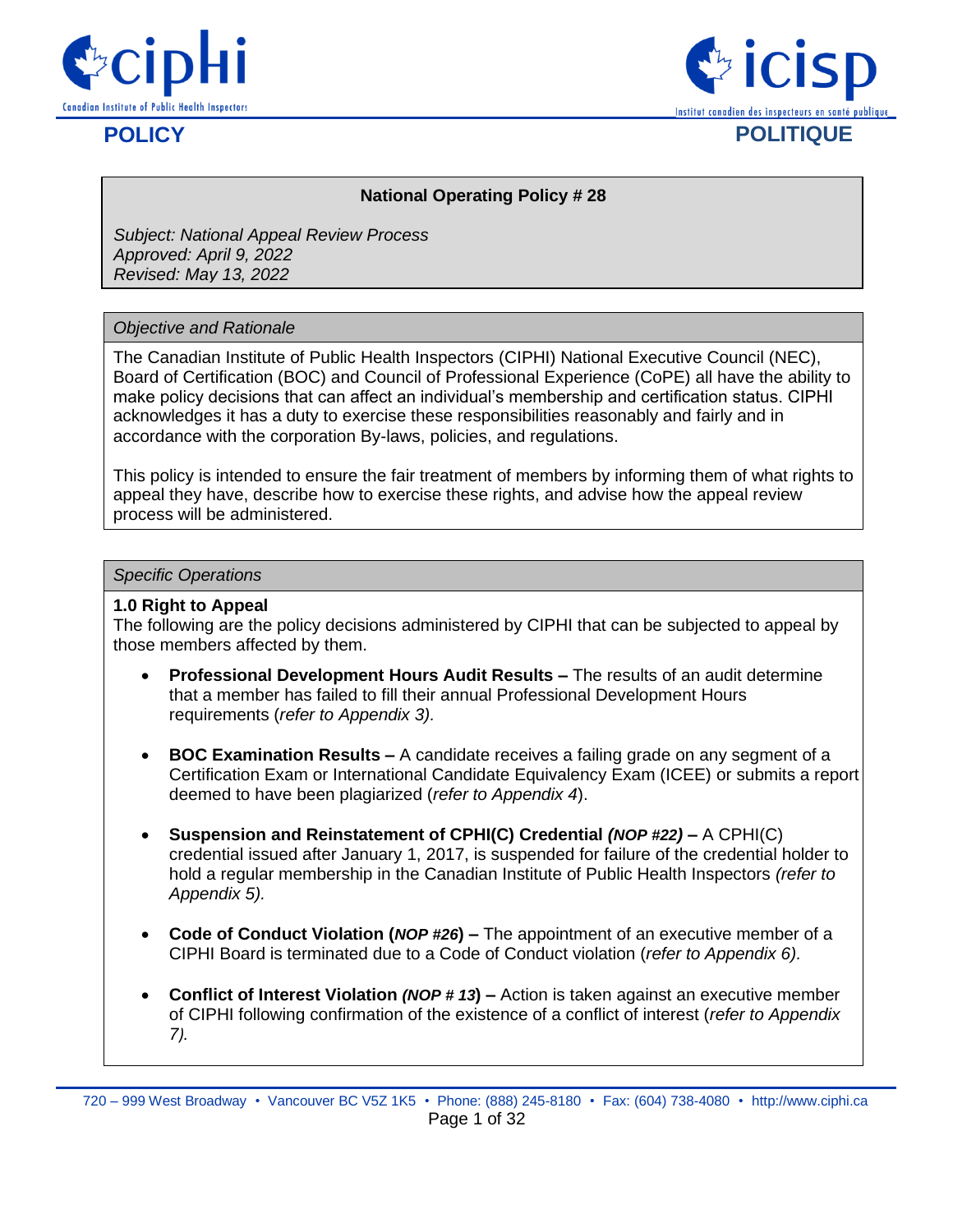The **Appendices** referred to above contain important information on the appeal process specific to each appealable policy decision. Appellants are encouraged to review the appendix that pertains to their situation before proceeding with submitting an appeal. It is particularly important for the Appellant to ensure that there is defensible "grounds for appeal".

## **1.01 Submitting an Appeal**

The Appellant must submit an appeal of a decision to the CIPHI Office no more than **30 calendar days** after the confirmed delivery date of the registered letter OR an email sent by the office notifying the member of the decision.

Appellant must submit a written appeal as stipulated in **Appendix 1** – **Submitting an Appeal.**

## **1.02 Appeal Review Coordinator Appointment**

The NEC shall appoint a national Appeal Review Coordinator (ARC) who must be a Regular, Life or Retired Member of CIPHI and may, or may not, be a member of the National Executive Council. The ARC is accountable to the NEC and takes direction for the application of this policy from the NEC. The ARC is appointed for a three-year term which may be extended for one additional term. All appointments are at the pleasure of the NEC.

## **1.03 Appeal Review Coordinator Responsibilities**

- Recruitment of National Appeal Board (NAB) members from across Canada
- Submitting potential NAB members to NEC for approval.
- Orientation of new NAB members before their assignment to an appeal review panel.
- Assisting the NEC in the development and presentation of a mandatory annual online appeal policy refresher course for appeal panel members.
- Annually updating and maintaining list of active NAB members.
- Coordinating the appeal process in accordance with this policy **Appendix 2 – National Appeal Process.**

## **1.04 National Appeal Board Appointments**

Any public health professional may be appointed to the NAB including but not limited to:

- Regular, Life or Retired members of CIPHI
- Medical Officers of Health
- Public Health Nurses
- Other health professionals who are governed by a professional organization

The following persons are excluded from participating on the NAB:

- Members of the National Executive Council
- Members of the Board of Certification
- Members of the Council of Professional Experience
- PDH auditors appointed by the Council of Professional Experience

A NAB member will be appointed for a period of three years at which time they can be considered for an extension of three additional years. All appointments are at the pleasure of the NEC.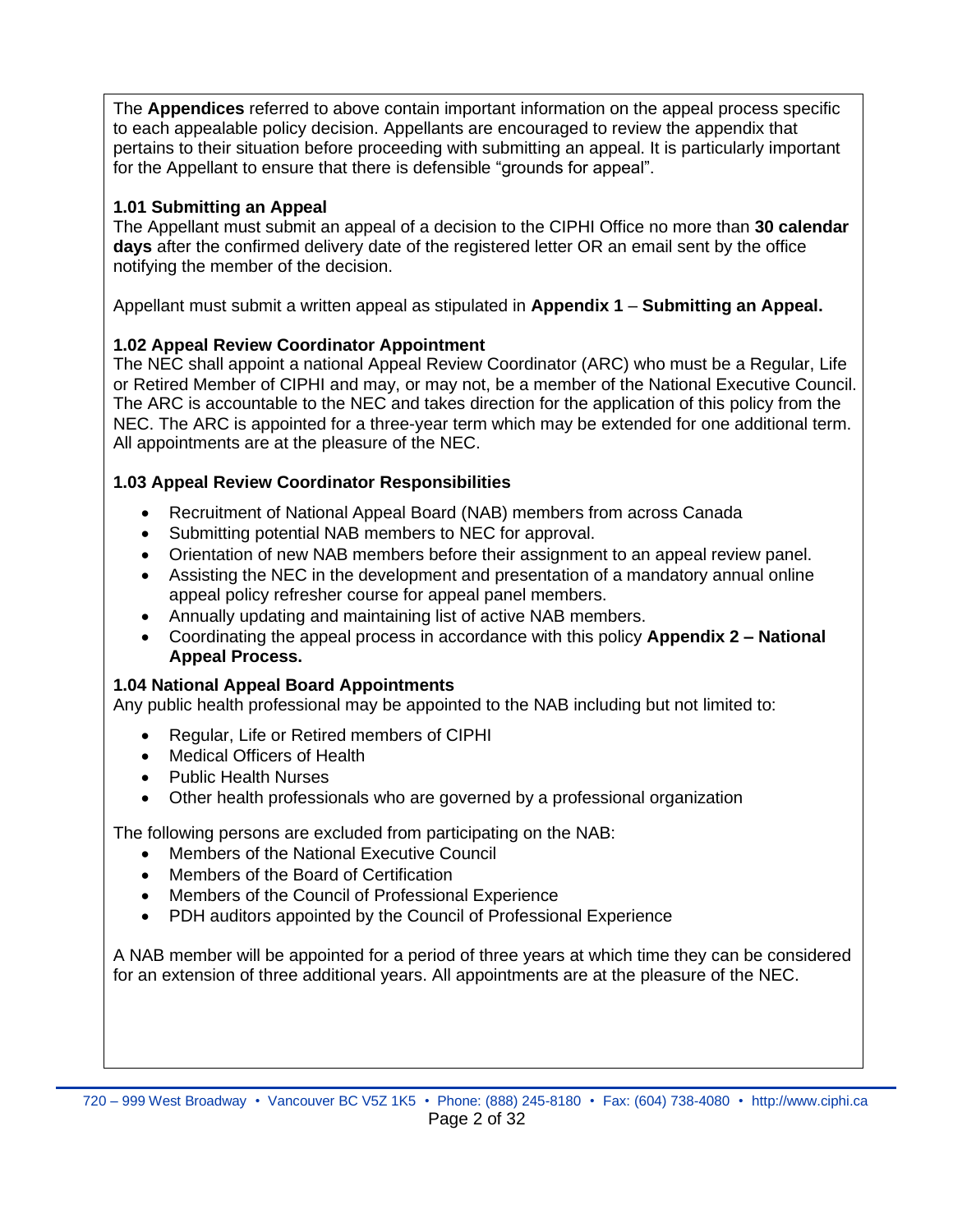## **1.05 National Appeal Board Responsibilities**

NAB members must:

- sign and submit a Conflict of Interest Declaration and Confidentiality Statement *(refer to Attachment 3).*
- notify the Appeal Review Coordinator if their circumstances have changed such that they would no longer be eligible to be a member of the NAB.
- carry out their duties in accordance with the principles of natural justice and procedural fairness and act fairly, in good faith and without bias.
- participate in online annual appeal policy reviews at the request of the ARC.
- notify the Appeal Review Coordinator immediately if there are any reasons that would prohibit or affect their sitting on an appeal panel to which they have been appointed.
- carry out their duties when assigned to an ARP in accordance with this policy **Appendix 2 – National Appeal Process.**

## **1.06 Conflict of Interest Guidelines for NAB**

Potential conflicts of interest that would exclude an NAB member being appointed to an ARP include, but are not limited to, the following:

- having instructed the Appellant in a CIPHI accredited continuing education program.
- having participated in the process leading to the determination of the decision under appeal.
- having participated in the BOC examination anywhere in Canada on the same date as the exam implicated in an appeal regardless of whether they were on the Appellant's exam panel or not.
- being employed by the same employer as the Appellant, including practicums, within the last five years.
- having any other professional or personal relationship with the Appellant within in the last five years.
- any other potential Conflict of Interest described in National Operating Policy #13.

## *Definitions*

**Appeal:** Request for review of a decision by a governing board of CIPHI that affects the member.

**Appeal Review Panel ("ARP")**: A three-person panel selected from members of the National Appeal Board which conducts the appeal review on behalf of the NEC.

**Appeal Review Panel Chair ("ARP Chair")**: A member of the ARP appointed by the ARC.

**Appeal Review Coordinator ("ARC")**: A person appointed by the NEC who is responsible for selecting an ARP and acting as a liaison between the Appellant and the ARP.

**Appellant:** The person submitting an appeal.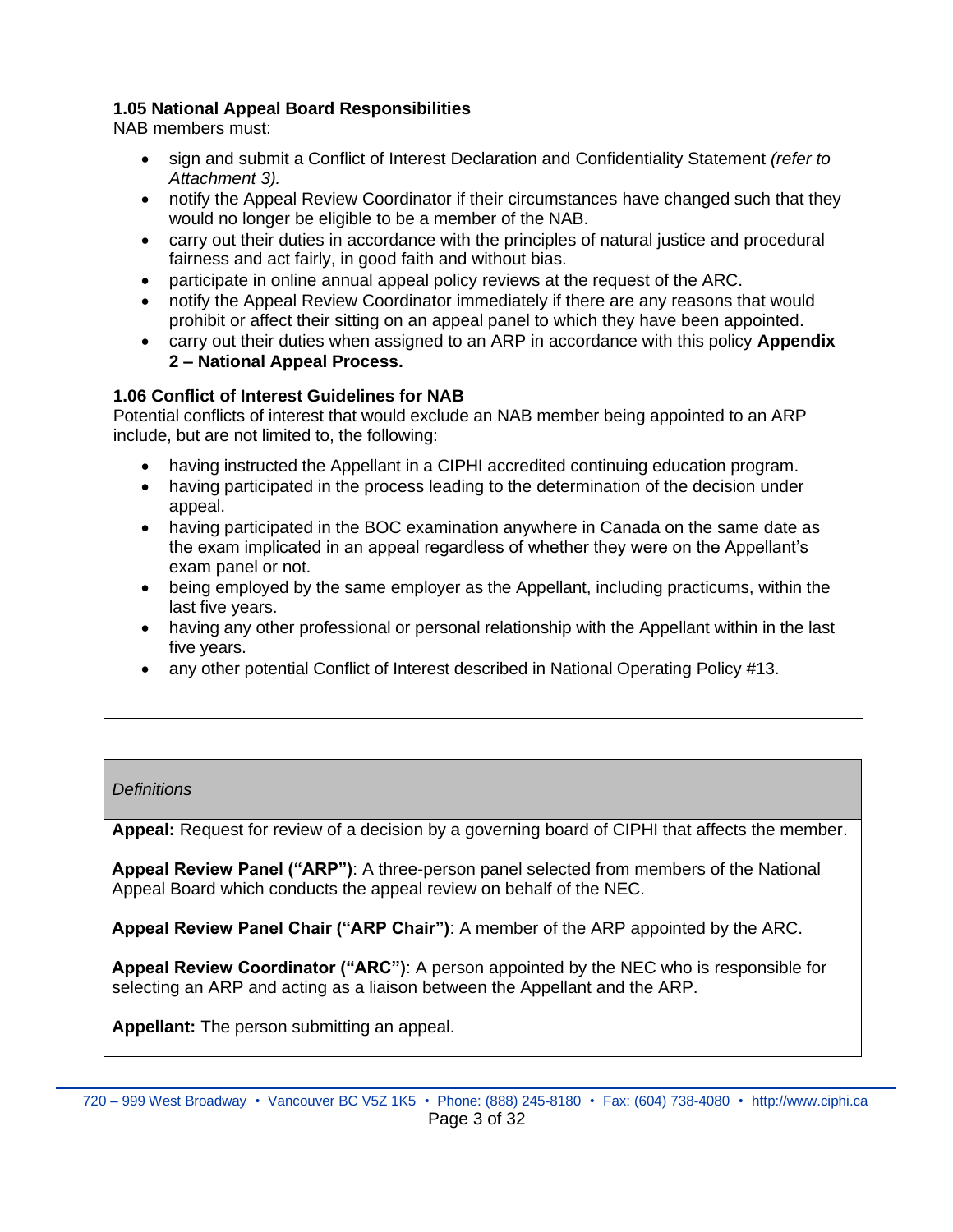**Board of Certification ("BOC"):** A national board of CIPHI responsible for establishing educational qualifications for the CPHI(C) credential and conducting examinations for certification.

**Certificate in Public Health Inspection (Canada) ("CPHI(C)"):** The certificate of qualification (credential) granted to those candidates who fulfil the requirements set forth in the Regulations Respecting the Certificate in Public Health Inspection (Canada) and Governing the Board of Certification of Public Health Inspectors.

**Certification Exam:** The examination required to obtain a Certificate Public Health Inspection (Canada). The exam segments are an oral board examination and written inspection reports.

**Canadian Institute of Public Health Inspectors ("CIPHI"):** CIPHI is an organization that works to protect the health of all Canadians on environmental issues while promoting the science of environmental health and the profession.

**Conflict of Interest:** A situation in which an ARP member has a personal or private interest sufficient to appear to influence the objective exercise of their official duties.

**Council of Professional Experience ("CoPE"):** A national board of CIPHI responsible for the establishment and maintenance of the Continuing Professional Competency program.

**Executive Member:** A member of the NEC, CoPE or BOC.

**International Candidate Equivalency Exam (ICEE):** The examination used to assess the academic competencies of a foreign- trained environmental public health professional. The exam segment is a written test.

**Member**: A Regular or Life member of the Canadian Institute of Public Health Inspectors with a CPHI(C) designation as defined in the current Canadian Institute of Public Health Inspectors Bylaw #1.

**National Appeal Board ("NAB"):** A pool of qualified persons appointed by the NEC from across Canada from which a three-person appeal panel is selected as needed to conduct appeal reviews.

**National Executive Council ("NEC")**: The governing board of CIPHI.

**National Operating Policy ("NOP"):** A policy established and approved by the NEC that governs the operation of the CIPHI.

**Policy:** This National Appeal Board policy #28.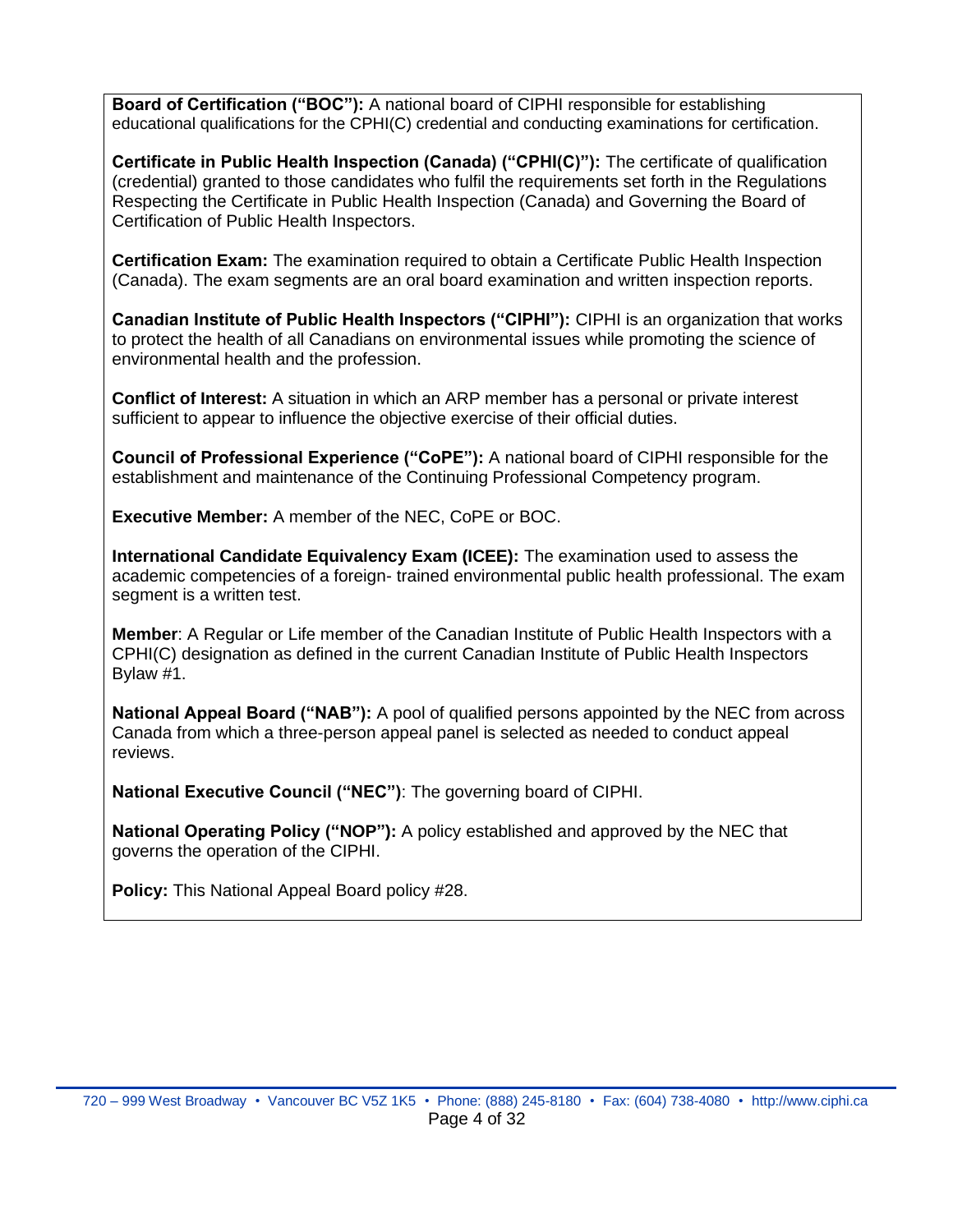*Accountability*

The National Executive Council holds the accountability to ensure all appeal reviews are in compliance with this policy.

*Attachments / Appendices*

Appendix 1: Submitting an Appeal: [page 6](#page-5-0) Appendix 2: National Appeal Process: [page 7](#page-6-0) Appendix 3: PDH Audit Result Appeals: [page 9](#page-8-0) Appendix 4: BOC Exam Results Appeal: [page 14](#page-13-0) Appendix 5: Suspension of CIPHI Credential Appeal: [page 19](#page-18-0) Appendix 6: CIPHI Executive Member Termination Appeal: [page 23](#page-22-0) Appendix 7: CIPHI Executive Member Conflict of Interest Appeal: [page 27](#page-26-0) Attachment 1: Appeal Review Application Payment Form: [page 31](#page-30-0) Appeal Process Flowchart: [page 32](#page-31-0)

*Document Change History*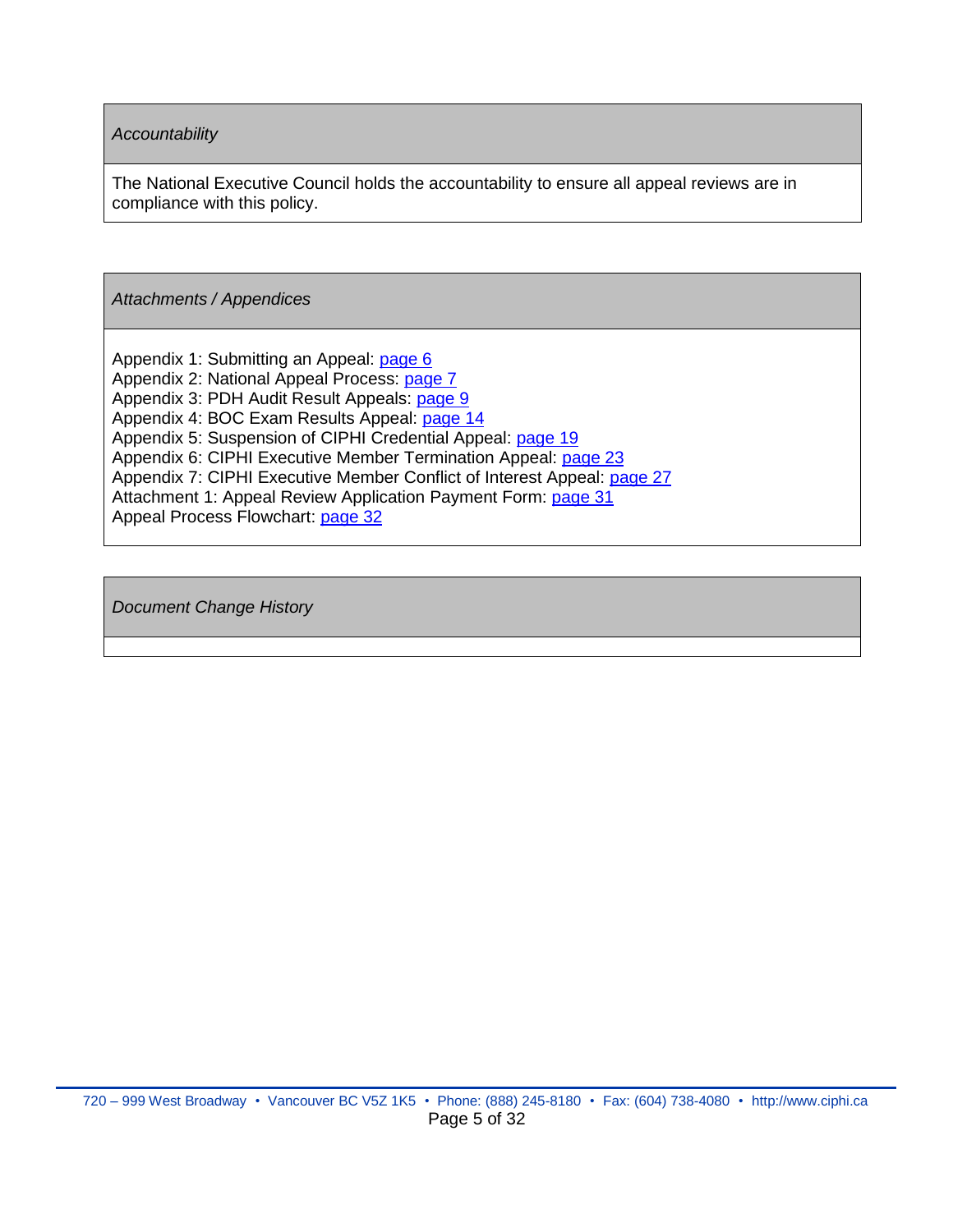## **APPENDIX 1 SUBMITTING AN APPEAL**

#### <span id="page-5-0"></span>**Role of the Appellant**

The Appellant **must** submit the following to the CIPHI Office no more than 30 calendar days after the confirmed delivery date of the registered letter or e-mail sent by the office notifying the Appellant of the decision they wish to appeal:

- 1. the appeal in writing on an *Application for Appeal* form provided for this purpose. Forms are specific to the decision being appealed and can be found in Appendices 3 through 7.
- 2. any supporting documents the Appellant has listed on the Application for Appeal form.
- 3. the fee to be determined annually by CIPHI and stipulated on the Appeal Review Application Payment Form *(refer to Attachment 5)*

If the appellant is notified their application for appeal is incomplete, they may re-submit the application provided it is received by the CIPHI Office within the original 30 calendar day appeal period.

#### **NOTE**: **In the event that a resubmission is required the appellant is strongly advised to submit an application well in advance of the 30-day deadline.**

Once an application is accepted for review the Appellant **may** be required to:

- provide any additional information requested by the CIPHI Office or the ARC, within 10 business days of receiving the request, or
- provide a written explanation outlining the circumstances for the delay if unable to submit the information within 10 business days

## **Role of CIPHI Office**

The CIPHI Office shall:

- $\Box$  screen the appeal application received from the Appellant within 2 business days of receipt.
- identify **incomplete** appeal applications and contact the Appellant to advise them the application cannot be processed as submitted and that the Appellant may resubmit the application provided that it is received by the office before the expiry of the original 30-day appeal period.
- confirm the package contains a **completed** appeal application form, any supporting documents that are listed on the form and the appeal fee. Upon confirmation, the CIPHI Office will process the fee.
- $\Box$  forward completed applications to the ARC at the end of the 30-day appeal period.
- $\Box$  as directed by the ARC, send notifications to Appellant as to whether the Appeal is eligible for review using Response to an Appeal *(refer to Attachment 1)*.
- $\Box$  receive documentation on outcome of Appeal from ARC and forward it to the Appellant by registered mail or email.
- $\Box$  receive Appeal documentation from the ARP Chair and file in a secure manner for the established retention period.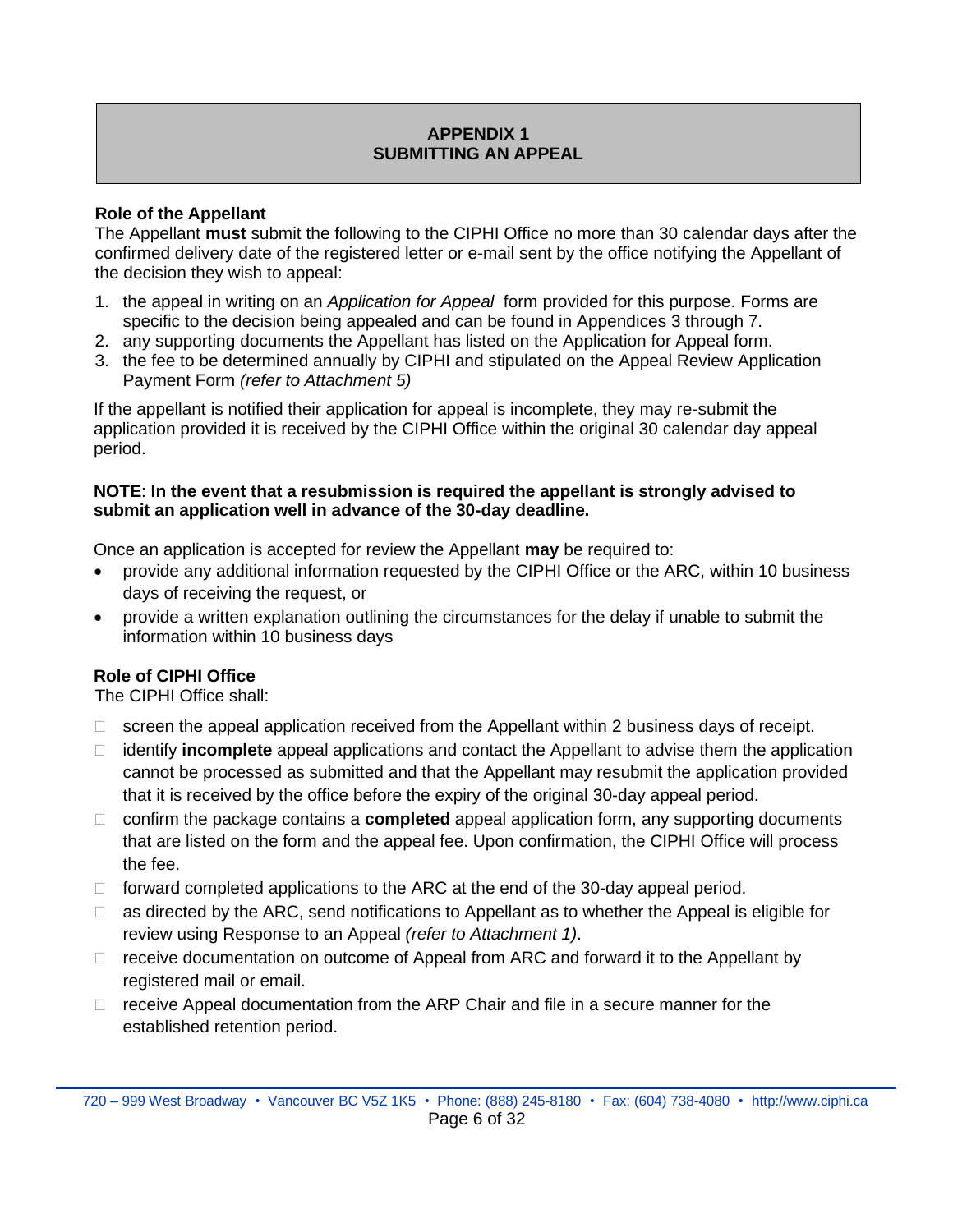## **APPENDIX 2 NATIONAL APPEAL PROCESS**

#### <span id="page-6-0"></span>**Role of the Appeal Review Coordinator (ARC)**

The ARC shall:

- $\Box$  receive the completed appeal application from the CIPHI Office.
- $\Box$  confirm the application contains sufficient information regarding the grounds for appeal to warrant a review.
- □ instruct the CIPHI Office to complete **Response to an Application for Appeal** *(refer to Attachment 1)* and forward it to the Appellant via registered mail or email to advise them their appeal will be reviewed **OR** to notify them that their Appeal application does **not** warrant a review.
- $\Box$  immediately notify the Chair of the BOC/CoPE or NEC of appeals that have met the criteria for review and request any relevant documents, along with the required deadline for said documents.
- □ Confirm one or more three-person Appeal Review Panel (ARP) from the National Appeal Board (NAB) within 10 business days of the end of the 30-day appeal period.
- $\Box$  ensure that the ARP members do not have a Conflict of Interest with the Appellant.
- $\Box$  select one of the ARP members as the ARP Chair for the review(s).
- $\Box$  ensure that the ARP Chair has all the necessary information to complete the review.
- $\Box$  arrange all communication between the ARP and the Appellant. This includes a request from the Appellant to defend their position orally in addition to submitting it in writing. **NOTE:** It is not the case that each Appellant **must** defend their position orally but rather that the opportunity exists should they wish to do so.
- $\Box$  provide assistance to the ARP at their request on issues arising.
- receive the Appeal outcome documentation **Appeal Review Panel Report to Appeal Review Coordinator** *(refer to Attachment 2)* from the ARP.
- complete the appropriate Appeal outcome letter to the Appellant **NEC Appeal Review Coordinator Letter to Appellant** *(refer to Attachment 4)* and forward to the CIPHI Office to deliver to Appellant, by registered mail or email.
- □ Notify the relevant CIPHI boards and the NEC President of the Appeal outcome and any ARP recommendations for further action.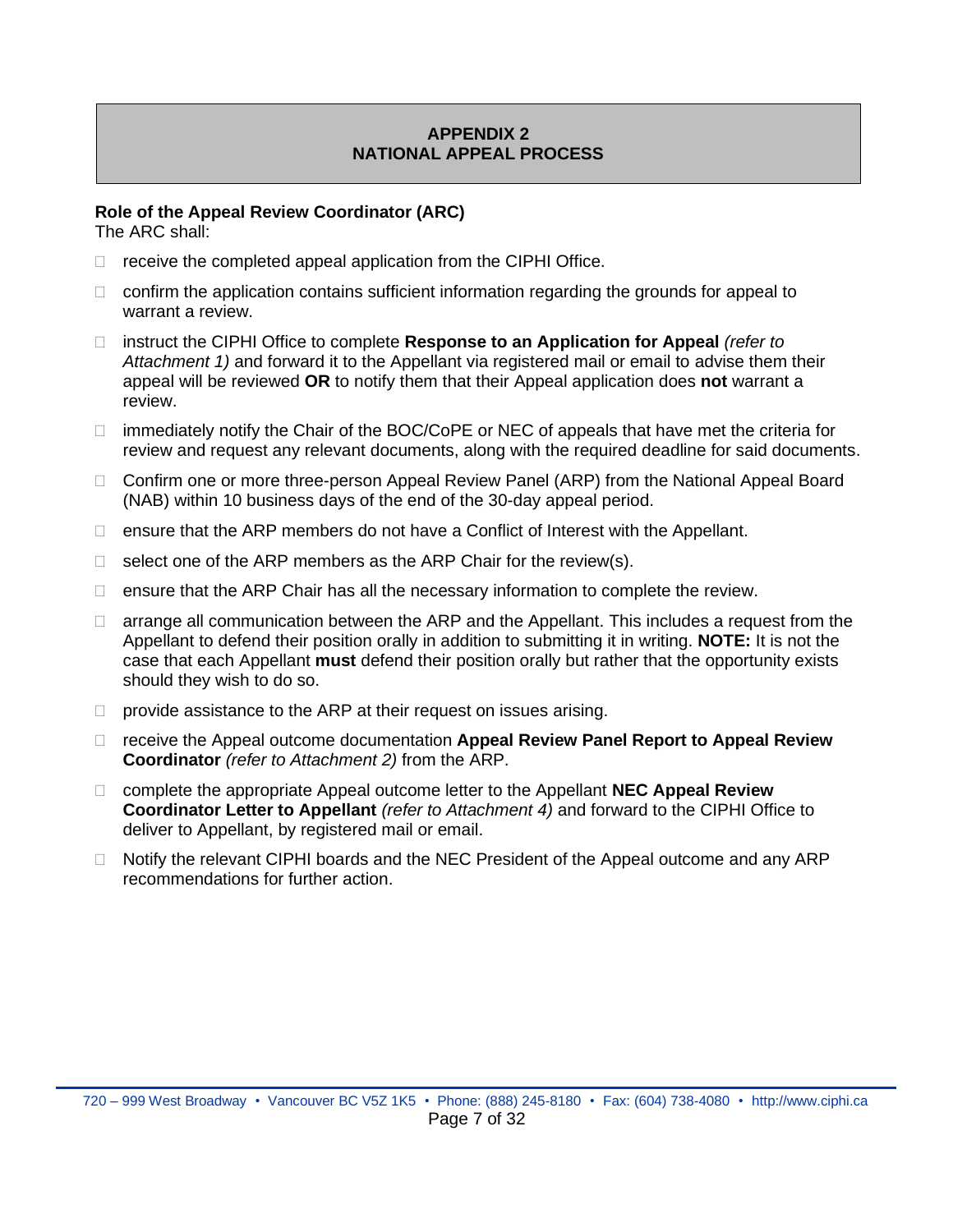#### **Role of the ARP Chair**

The ARP Chair is responsible for:

- $\Box$  receiving all appeals that are going forward for review from the ARC.
- $\Box$  ensuring that the ARP members have all the necessary information to complete their review. Communicating with the ARC to obtain further information, as necessary.
- $\Box$  contacting the other members of the ARP.
- $\Box$  organizing meetings within the ARP as necessary.
- $\Box$  coordinating an opportunity for the Appellant to defend their Appeal orally to the Appeal Review Panel when appropriate.
- $\Box$  requesting assistance from the ARC when necessary.
- $\Box$  ensuring the Appeal is conducted as per this Policy.
- $\Box$  coordinating the review process and meetings, keeping notes of the individual and group discussions between the ARP members and drafting the final Appeal outcome using the template **Appeal Review Panel Report to Appeal Review Coordinator** *(refer to Attachment 2)*.
- $\Box$  submitting the Appeal Review Panel Report to the ARC within fifteen (15) business days of receiving the Appeal.
- $\Box$  after the Appeal decision has been rendered, all relevant digital documents should be sent to the CIPHI Office for retention and copies held by the ARP Chair should then be deleted. All documentation printed in relation to the appeal should be shredded and disposed of.

#### **Role of the Appeal Review Panel (ARP)**

ARP members are responsible for :

- $\Box$  carrying out the deliberations under conditions of strict confidentiality.
- $\Box$  receiving the Appeal, the written opinion of CoPE/BOC/NEC as applicable, all submissions from the Appellant, and all other available and relevant documents.
- $\Box$  participating in all inquiries, meetings or teleconferences as necessary pertaining to the Appeal, and any other reasonable action as deemed necessary, to ensure an accurate and fair outcome is obtained.
- $\Box$  completing the Appeal review within 10 business days of obtaining the last of the information.
- $\Box$  requesting an extension to complete the review subject to the approval of the ARC as necessary.
- $\Box$  allowing or dismissing the Appeal and making recommendations as stipulated in the appeal outcome options found in the relevant Appendix #3-7 of this Policy.
- $\Box$  providing the appellant with information pertaining to the review at the discretion of the Appeal Review Panel. The ARP may order that information not be disclosed to the appellant if, in the opinion of the ARP, such disclosure might undermine or otherwise impinge upon the integrity of the CIPHI process under appeal (i.e. Board of Certification examination).
- $\Box$  returning all relevant digital documents to the CIPHI Office for retention after the appeal decision has been rendered. Digital copies held by the ARP member should then be deleted. All documentation printed in relation to the appeal should be shredded and disposed of.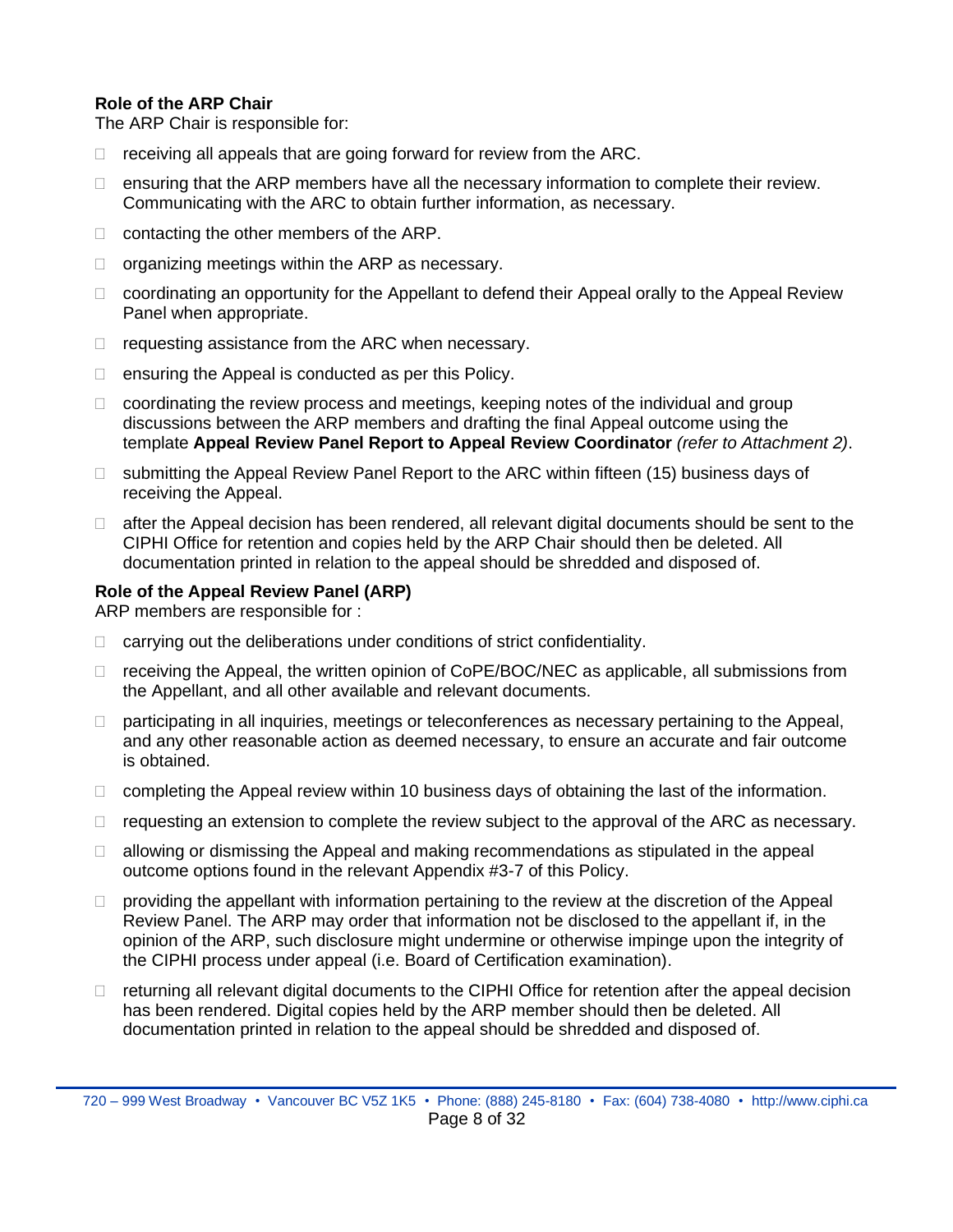## **APPENDIX 3 PDH AUDIT RESULT APPEALS**

#### <span id="page-8-0"></span>**GUIDING PRINCIPLES**

CIPHI and CoPE recognize the importance of practicing Environmental Public Health Professionals (EPHPs) maintaining their competence. To provide evidence of this competence, Members participate in the Continuing Professional Competencies (CPC) program. The CPC program requires Members to document Professional Development Hours (PDHs) acquired from working in the profession and other activities that help Members maintain the skills, knowledge, and abilities essential to the profession.

Compliance with the CPC program is monitored by an audit program managed by the Council of Professional Experience (CoPE). All members are automatically subject to an audit of the number of PDHs they are required to accrue before the annual deadline. In addition, routine random audits are performed to confirm the PDHs meet the professional development criteria set by CoPE. All audits are required to comply with the CoPE Audit Policy and Procedures.

When non-compliance is found on the initial PDH audit a second audit is conducted by another auditor. If both audits confirm failure, then the member is considered to have failed. If the second auditor finds the result to be a pass, a third audit is undertaken by a new auditor. This final audit will determine the final grade for the submission. So, in essence – any failure has been subjected to significant scrutiny before a final grade is assigned.

However, members who fail to fulfill the annual PDH requirements outlined by the CPC Program may be subject to loss of membership and in some cases suspension of the Member's CPHI(C). These actions may have a significant impact on a member's employment status.

Therefore, it is of great importance to CIPHI that there is a procedurally fair and unbiased appeal process available to members who "fail" an audit of their PDHs.

## **GROUNDS FOR APPEAL OF AUDIT RESULTS**

There are 4 acceptable grounds for Appeal:

- 1) **Appellant has submitted activities that meet professional development criteria but disagrees with the number of PDHs assigned by the Auditor** *This means that the member has entered activities that meet the criteria for PDH's but the calculation of the number of PDH's allowed for this activity is in dispute*
- *2)* **Appellant does not agree with the Auditor's determination that activities claimed as PDHs did not substantively meet the CPC Program criteria***. In the case where there is a disagreement between the auditors and the member that the CPC criteria was met the Appellant must clearly explain what CPC criteria applies to the activity being claimed and why.*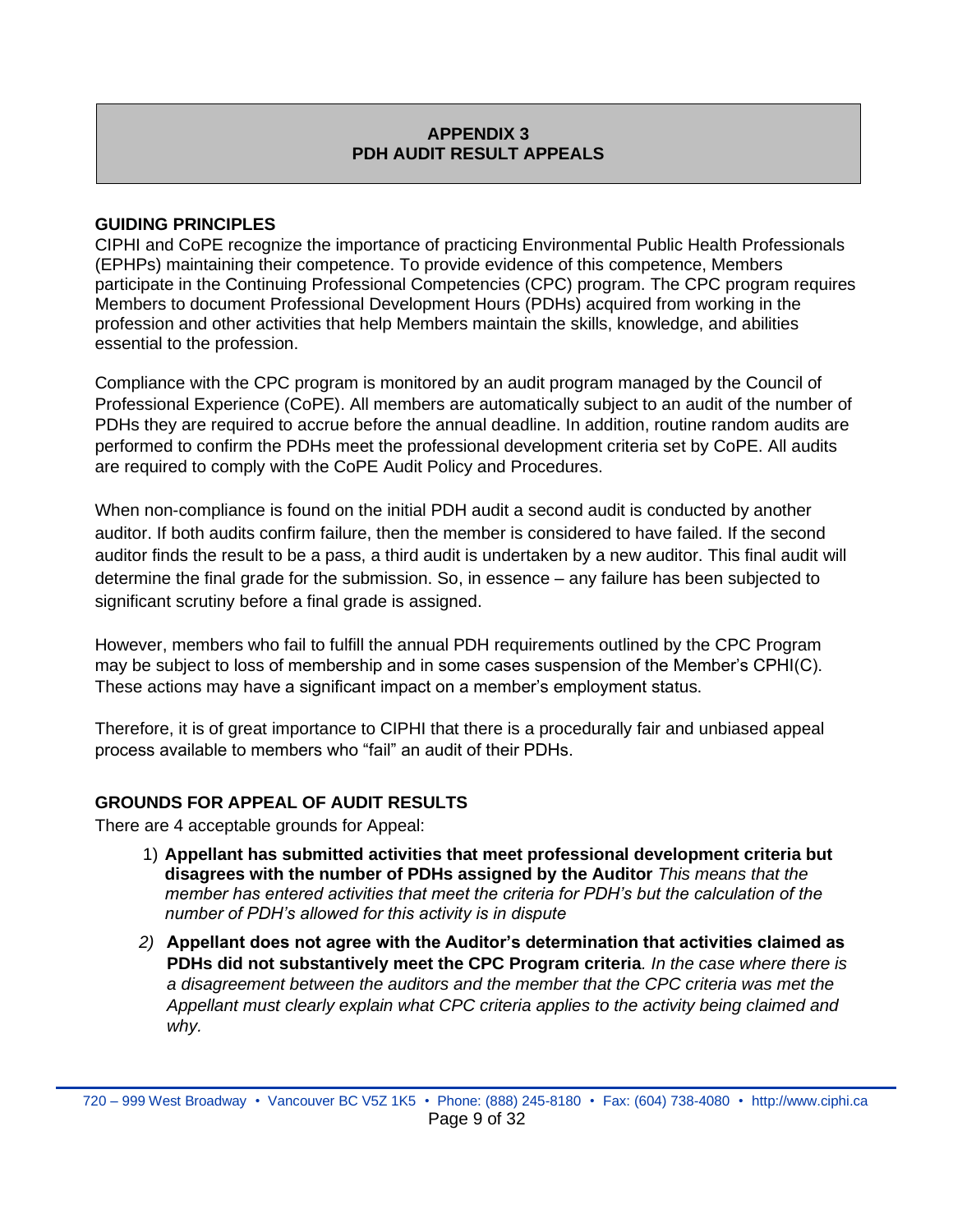- *3)* **Due to extenuating circumstances, the Appellant was unable to submit PDHs before the annual deadline but can provide evidence for PDHs that have been acquired within the Audit year**. *"Extenuating circumstances" should be considered an event outside of the members control and of such magnitude that the member could not reasonably be expected to log in to the MSC and enter their PDHs by the annual deadline.*
- 4) **The Appellant believes there has been a process irregularity**. *"Process irregularity" refers to an irregularity in a process that is controlled by CIPHI such as a deviation by the auditors (or other CIPHI administrative or governing body) from the stated policy format or a malfunction in the member service centre database.*

## **OUTCOMES AVAILABLE TO THE APPEAL REVIEW PANEL (ARP)**

The ARP has the following options to choose from to conclude the appeal process:

If an Appeal is allowed, the ARP may recommend:

- a new audit is conducted as per CoPE Audit Policy and Procedures by a different auditor, or
- corrections are made to the information in the Member Service Centre to reflect that the results of the appeal indicate the Appellant has obtained the number of PDH's required to maintain regular membership in CIPHI, or

If an Appeal is dismissed, no further action is warranted.

The decision of the Appeal Review Panel is final and not subject to further appeal.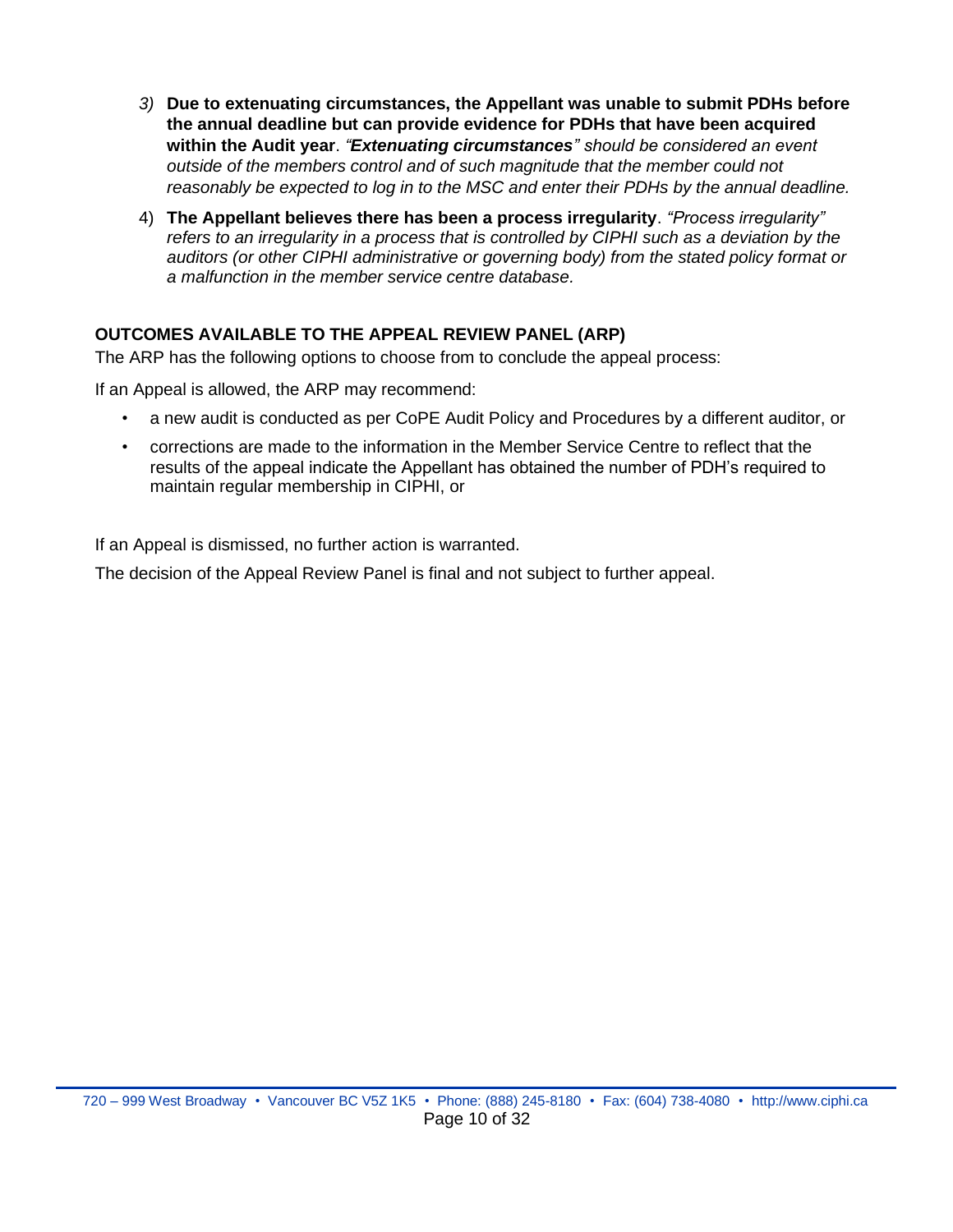#### **Application for Appeal of a Professional Development Hours Audit**

**An Appeal must be filed within 30 calendar days of notification of the Member of the audit fail.**

Date:

Dear Sir or Madame,

I would like to submit an Appeal of the Audit of my Professional Development Hours.

Section 1: Appellant Contact Information

| Name                                    |  |
|-----------------------------------------|--|
| <b>Certificate Number</b>               |  |
| Date of Certification<br>(Month / Year) |  |
| <b>Mailing Address</b>                  |  |
|                                         |  |
|                                         |  |
| <b>Phone Number</b>                     |  |
| <b>Email Address</b>                    |  |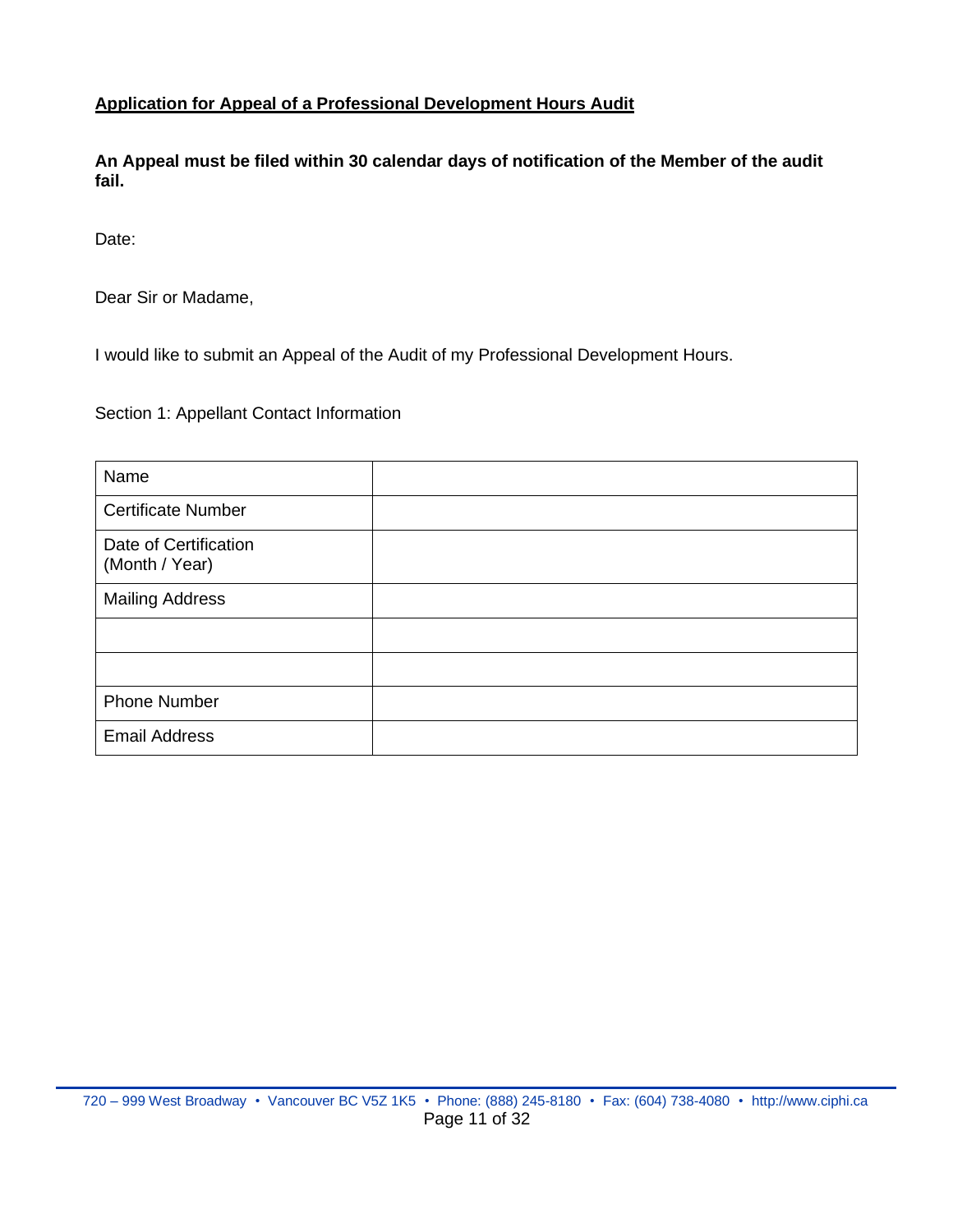Section 2: Statement of Appeal and Supporting Documentation

| <b>INSTRUCTIONS</b>                                                                                                                                                                                                    | <b>GROUNDS FOR APPEAL</b>                                                                                                                                                                                                                                                                                                                                                                                                   |
|------------------------------------------------------------------------------------------------------------------------------------------------------------------------------------------------------------------------|-----------------------------------------------------------------------------------------------------------------------------------------------------------------------------------------------------------------------------------------------------------------------------------------------------------------------------------------------------------------------------------------------------------------------------|
| There are only 4 acceptable<br>grounds for appeal which are<br>listed in the column to the right.                                                                                                                      | I do not agree with the determination of the Auditor<br>that the number of PDHs submitted does not comply<br>with the CPC requirements.                                                                                                                                                                                                                                                                                     |
| Indicate which ground your<br>Appeal is based on.<br>You MUST provide a clear<br>explanation as to the<br>circumstances that lead to you<br>choosing this ground for appeal<br>or your appeal will not be<br>reviewed. | I do not agree with the determination of the Auditor<br>u<br>that activities claimed as PDHs did not substantively<br>meet the CPC Program criteria.                                                                                                                                                                                                                                                                        |
|                                                                                                                                                                                                                        | Due to extenuating circumstances, I was unable to<br>$\Box$<br>submit PDHs before the annual deadline but can<br>provide evidence for PDHs that have been acquired<br>within the year subject to Audit.                                                                                                                                                                                                                     |
| <b>NOTE:</b> If an appeal is allowed<br>solely due to a process error on<br>the part of CIPHI the appeal fee<br>will be refunded to the appellant.                                                                     | "Extenuating circumstances" are considered<br>an event outside of the members control and of such<br>magnitude that the member could not reasonably be<br>expected to log in to the MSC and enter their PDHs<br>by the annual deadline                                                                                                                                                                                      |
|                                                                                                                                                                                                                        | There were significant irregularities in the PDH audit<br>$\Box$<br>process that adversely affected the audit outcome.                                                                                                                                                                                                                                                                                                      |
|                                                                                                                                                                                                                        | "Process irregularity" refers to an irregularity in a<br>process that is controlled by CIPHI such as a<br>deviation by the auditor (or other CIPHI administrative<br>or governing body) from the stated policy format or a<br>malfunction in the member service center<br>database. An error made by the appellant in entering<br>information into the MSC does not fall under the<br>definition of a process irregularity. |
| <b>Explanation</b>                                                                                                                                                                                                     |                                                                                                                                                                                                                                                                                                                                                                                                                             |
| Please provide a clear<br>explanation as to the<br>circumstances that lead to you<br>choosing this ground for appeal.                                                                                                  |                                                                                                                                                                                                                                                                                                                                                                                                                             |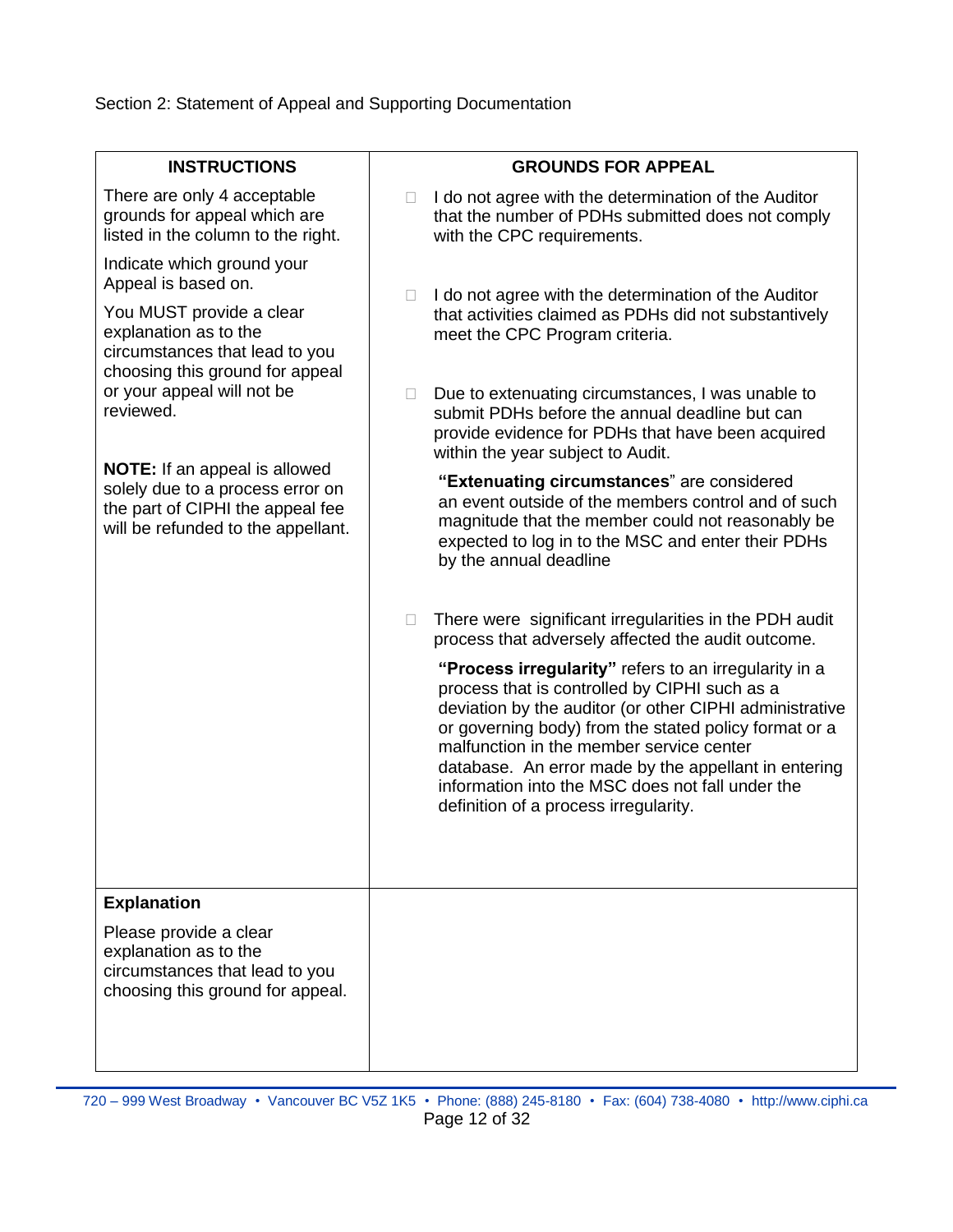| <b>Supporting documentation</b><br>(optional)                                        | List of supporting document submitted: |
|--------------------------------------------------------------------------------------|----------------------------------------|
| If supporting documentation is<br>submitted with the appeal, please<br>list it here. |                                        |

#### Please check only one:

I obtained my Certificate in Public Health Inspection (Canada) **after** January 1, 2017. ☐

I obtained my Certificate in Public Health Inspection (Canada) **before** January 1, 2017. ☐

#### Contact Information

 $\Box$  I agree that the contact information provided here is correct, and agree to be contacted through either email, phone, or registered letter, as appropriate.

#### *To submit an appeal, please forward the completed form by mail to:*

*CIPHI Office #720 – 999 West Broadway Vancouver, BC V5Z 1K5*

Or by e-mail to: office@ciphi.ca

| Name: | Date: |  |
|-------|-------|--|
|       |       |  |

OFFICE USE ONLY: Appeal Number: <year-number>

☐ Appeal is complete and will be forwarded to the ARC.

□ Appeal will not proceed: \_\_\_\_\_\_\_\_\_\_\_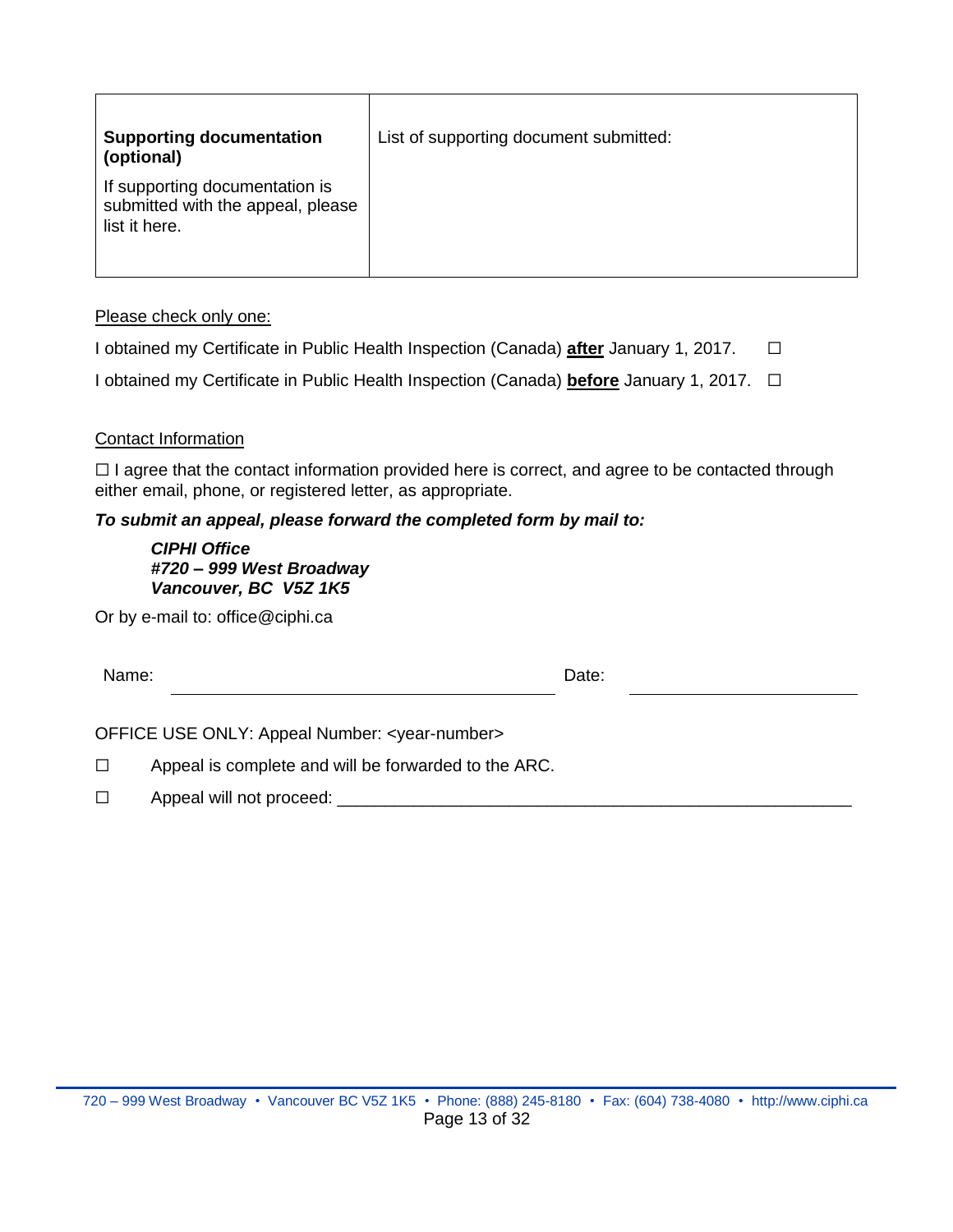## **APPENDIX 4 BOC EXAM RESULT APPEALS**

#### <span id="page-13-0"></span>**GUIDING PRINCIPLES**

Appeals are an important means of determining that the examination process was carried out under the appropriate conditions and help address significant irregularities in the conduct of the examination process and any procedural unfairness that may have significantly affected a candidate.

The following principles apply:

- Appeals based on the content of the exam will not be accepted for review.
- Examiners are appointed as authorities on content. Their judgement relative to the correctness of a candidate's responses in any exam segment is not open to challenge or appeal, otherwise the appeal would become a content-oriented discussion between experts.
- When the examiners rule that a candidate did not achieve the objectives being tested nor reach the required standard of competence, the candidate may well disagree with their decision, but that belongs in the realm of content. This does not constitute grounds for appeal.
- On occasion, deviations from the stated format or conduct of the examination may be unavoidable and irregularities may occur which do not result in any unfairness or significantly affect the performance of the candidate. Appeal reviews of a process irregularity that confirm the irregularity did not affect the performance of the candidate should be dismissed.
- In cases when a repeat examination is granted, the result of the examination component subjected to the appeal review is to be considered null and must not be counted in determining the candidate's eligibility for Certification.

## **GROUNDS FOR APPEAL OF EXAM RESULTS**

Appeals of examination results are conducted only when the appeal is based on one or more of the following:

- alleged significant irregularities in the examination process only where the process irregularities are considered serious enough to materially affect the candidate's performance
- a candidate does not agree with the determination of the Board that a report has been plagiarized.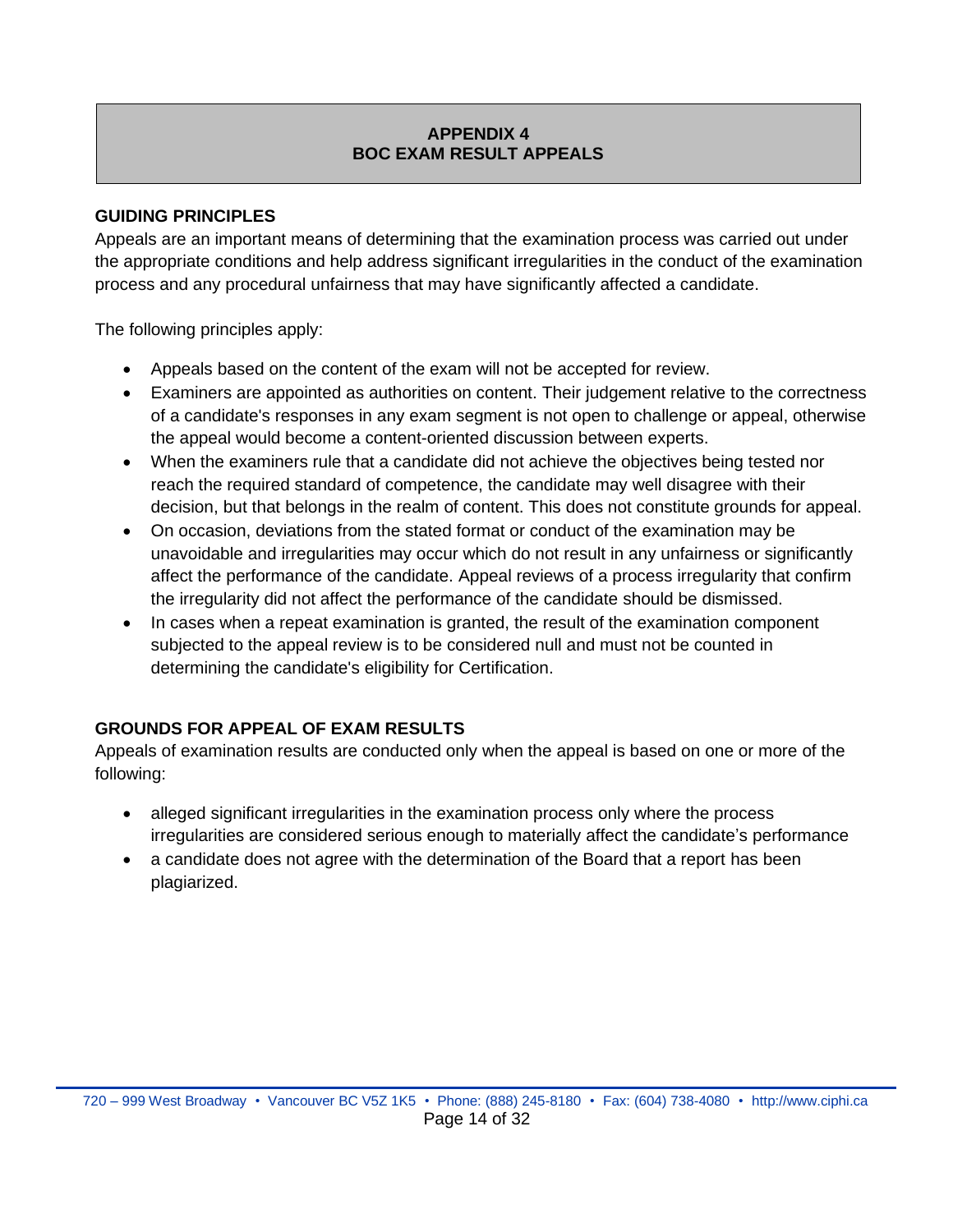## **OUTCOMES AVAILABLE TO THE APPEAL REVIEW PANEL (ARP)**

The ARP has the following options to choose from to conclude the BOC appeal process:

#### **Plagiarism Appeals**

- Agree with the determination that a report has been plagiarized and **dismiss** the Appeal. No further action required by the BOC.
- Disagree with the determination that a report has been plagiarized and **allow** the Appeal. The BOC shall be instructed to grade the report as per normal procedure or accept the mark given by the examiners if the report was already marked.

#### **Process Irregularity Appeals**

- Determine no process irregularity has occurred and **dismiss** the Appeal. No further action required by the BOC.
- Determine a process irregularity did occur, but NOT of such a magnitude that it could materially affect the candidate's outcome of the examination and **dismiss** the Appeal. No further action required by the BOC.
- Determine a process irregularity occurred that was of sufficient magnitude to materially affect the candidate's outcome of the examination and **allow** the Appeal.
- When an oral exam or ICEE appeal is **allowed** the ARP shall instruct the BOC to allow the appellant to sit a repeat exam at a reasonable date as determined by the BOC. The fee for a repeat exam will be waived.
- When an inspection report appeal is **allowed** the ARP shall instruct the BOC to regrade the report as per normal procedure.

The decision of the Appeal Review Panel is final and not subject to further appeal.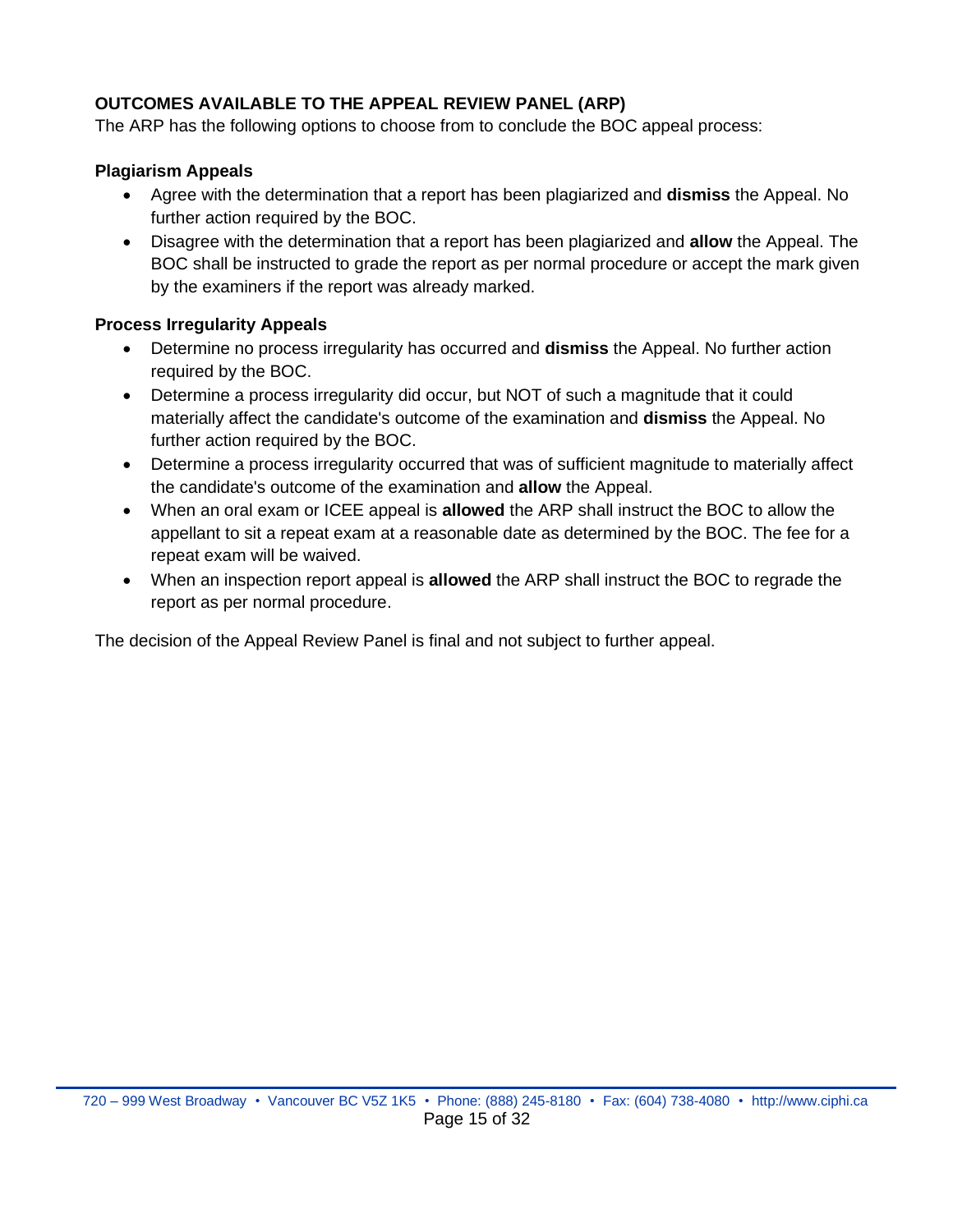## **Application for Appeal of BOC Examination Results**

**An Appeal must be filed within 30 calendar days of notification of the Student Member of the examination fail.**

Date:

Dear Sir or Madame,

I would like to submit an Appeal of the results of my BOC:

- ☐ Certification Exam
- ☐ International Candidate Equivalency Exam

Section 1: Appellant Contact Information

| Name                                  |  |
|---------------------------------------|--|
| Date of Examination<br>(Month / Year) |  |
| <b>Mailing Address</b>                |  |
|                                       |  |
|                                       |  |
| <b>Phone Number</b>                   |  |
| <b>Email Address</b>                  |  |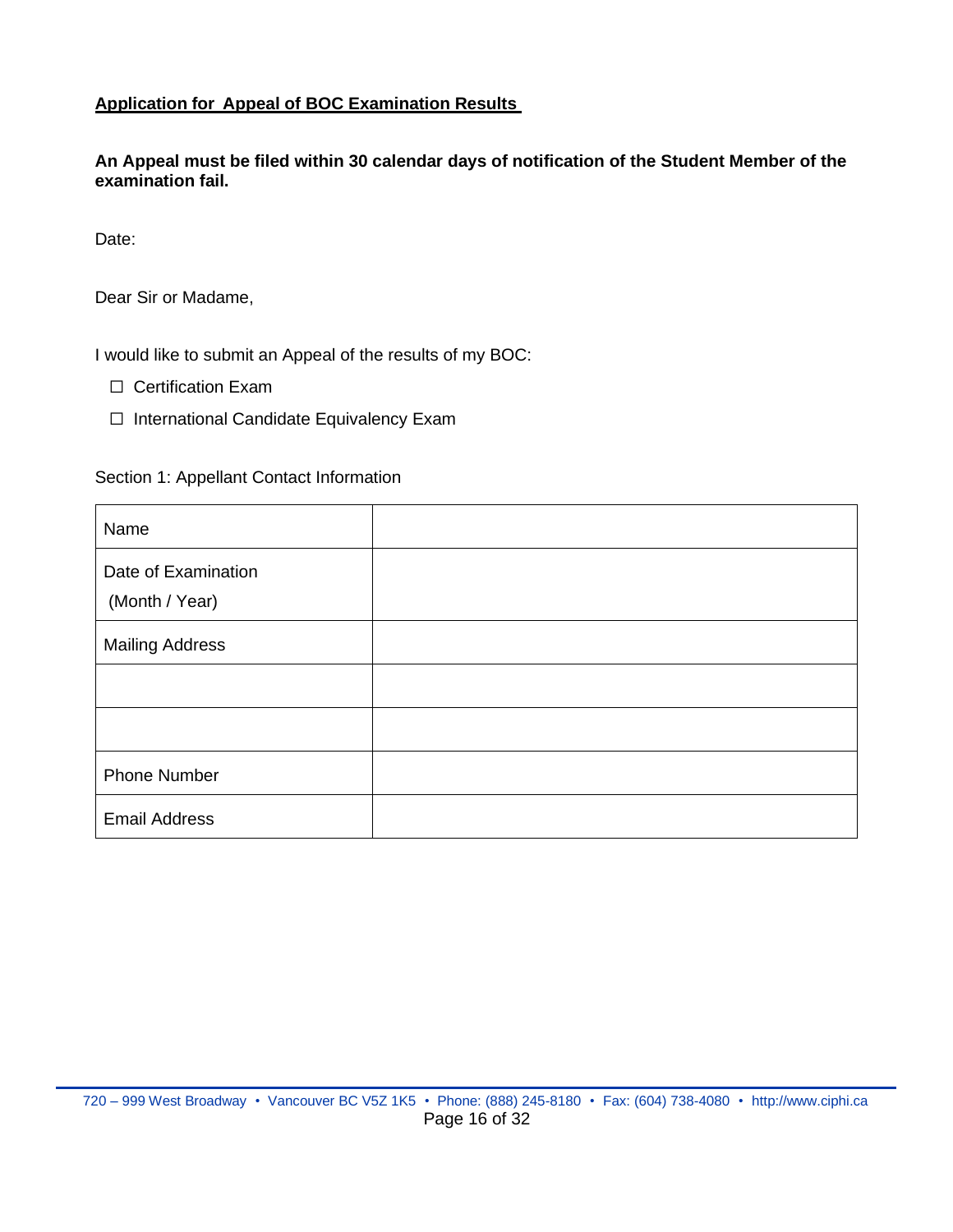## Section 2: Statement of Appeal and Supporting Documentation

| <b>INSTRUCTIONS</b>                                                                                                                                               | <b>GROUNDS FOR APPEAL</b>                                                                                                                                   |
|-------------------------------------------------------------------------------------------------------------------------------------------------------------------|-------------------------------------------------------------------------------------------------------------------------------------------------------------|
| There are only 2 acceptable<br>grounds for appeal which are<br>listed in the column to the right.                                                                 | There were significant irregularities in the examination<br>П<br>process that were serious enough to materially affect<br>my performance at the examination |
| Indicate which ground your<br>appeal is based on.                                                                                                                 | I do not agree with the determination of the Board that<br>n.                                                                                               |
| You MUST provide a clear<br>explanation as to the<br>circumstances that lead to you<br>choosing this ground for appeal<br>or your appeal will not be<br>reviewed. | a report I submitted was plagiarized                                                                                                                        |
| <b>NOTE:</b> If an appeal is allowed<br>solely due to a process error on<br>the part of CIPHI the appeal fee<br>will be refunded to the appellant.                |                                                                                                                                                             |
| <b>Explanation</b>                                                                                                                                                |                                                                                                                                                             |
| Please provide a clear<br>explanation in this section as to<br>the circumstances that lead to<br>you choosing this ground for<br>appeal.                          |                                                                                                                                                             |
|                                                                                                                                                                   |                                                                                                                                                             |
| <b>Supporting documentation</b><br>(optional)                                                                                                                     | List of supporting document submitted:                                                                                                                      |
| If supporting documentation is<br>submitted with the appeal, please<br>list it here.                                                                              |                                                                                                                                                             |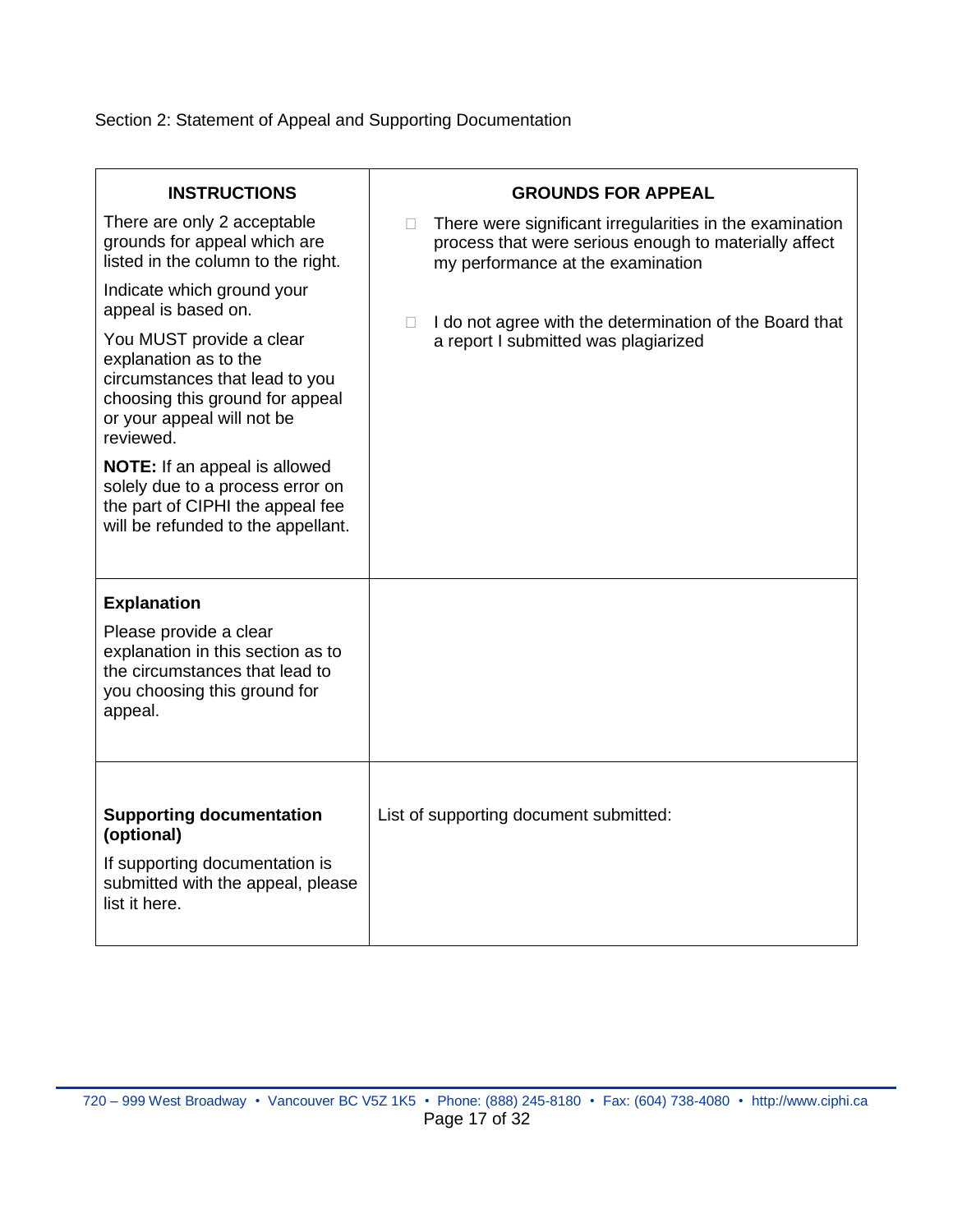#### Contact Information

□ I agree that the contact information provided here is correct, and agree to be contacted through either email, phone, or registered letter, as appropriate.

*To submit an appeal, please forward the completed form by mail to:*

*CIPHI Office #720 – 999 West Broadway Vancouver, BC V5Z 1K5*

Or by e-mail to: office@ciphi.ca

Name: **Name:** Date: **Name:** 2008. **Date:** 2008. **Date:** 2008. **Date:** 2008. **Date:** 2008. 2014. 2015. 2016. 2016. 2016. 2017. 2018. 2017. 2018. 2017. 2018. 2017. 2018. 2017. 2018. 2017. 2018. 2017. 2018. 2017. 2018. 2017.

OFFICE USE ONLY: Appeal Number: <year-number>

☐ Appeal is complete and will be forwarded to the ARC.

□ Appeal will not proceed: \_\_\_\_\_\_\_\_\_\_\_\_\_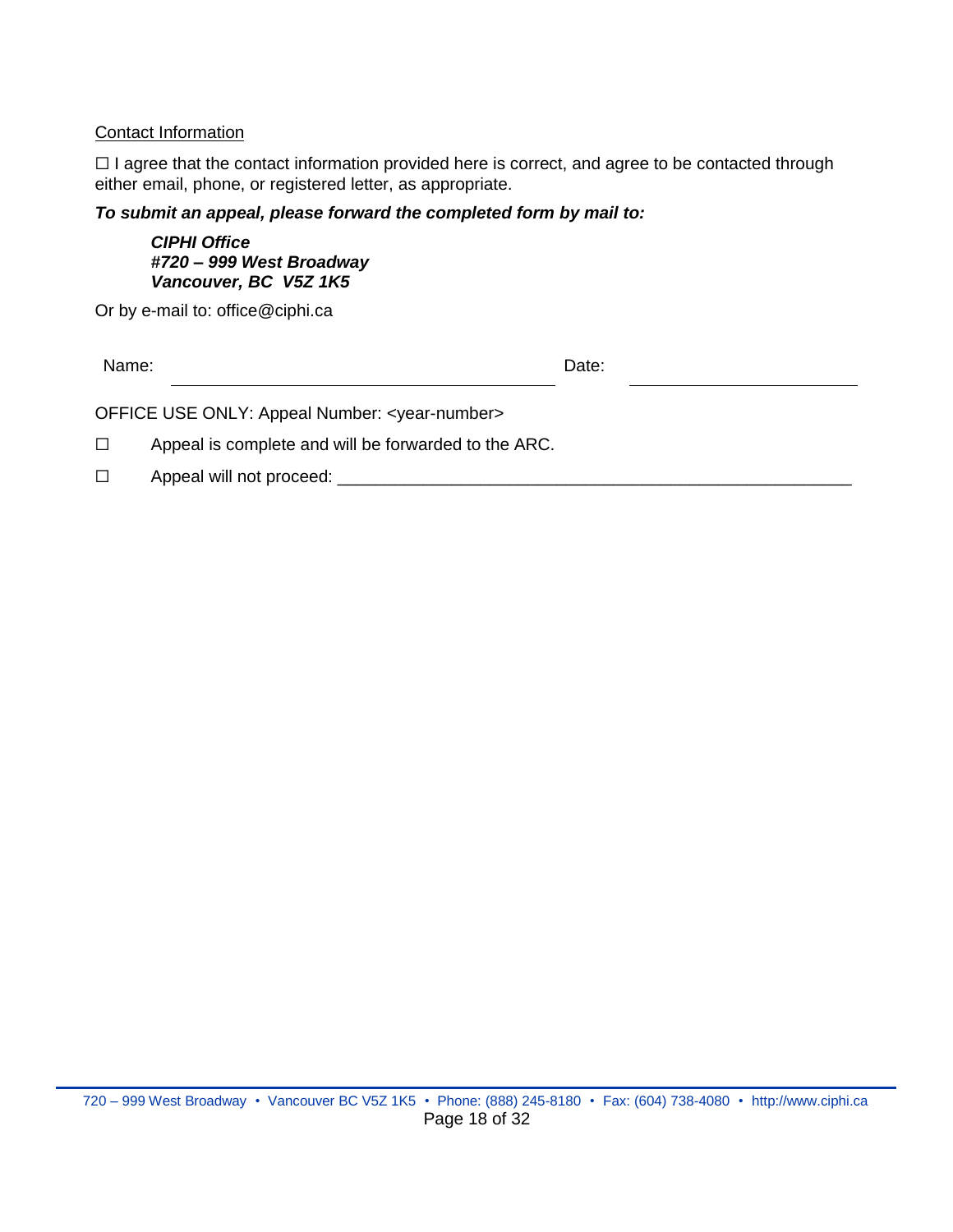## **APPENDIX 5 SUSPENSION OF CIPHI CREDENTAL APPEAL**

#### <span id="page-18-0"></span>**GUIDING PRINCIPLES**

National Operating Policy #22 Suspension and Reinstatement of Certificate Public Health Inspection (Canada) Credential applies to persons who were granted a CPHI(C) issued after January 1, 2017, and who fail to hold a regular membership in the Canadian Institute of Public Health Inspectors ("CIPHI") due to one of the following reasons:

- 1. They have failed to make application for membership on a form and a manner required by CIPHI
- 2. Their membership has been terminated or suspended by CIPHI in accordance with By-Law #1 Sections 4.02 and 4.03 and any written policies of CIPHI.

CIPHI recognizes the impact the suspension of the credential may have on an individual's personal and professional lives. Therefore, it is important that there is an appeal process available to suspended members.

This policy does not allow for the termination of a membership to be appealed. A member wishing to appeal a decision of CIPHI to terminate or suspend their membership must do so in accordance with By-law #1 Section 4.03 (iv).

## **GROUNDS FOR APPEAL**

The suspended CPHI(C) holder may only appeal the suspension of their CPHI(C) for the following reasons:

- they do hold a valid membership in CIPHI
- they have not had their membership terminated in accordance with By-Law #1 Section 4.02 and 4.03.

## **OUTCOMES AVAILABLE TO THE APPEAL REVIEW PANEL (ARP)**

If an appeal is dismissed by the Appeal Review Panel, no further action is warranted.

If an appeal is allowed the ARP may recommend the NEC advise the BOC that the Appellant holds a valid membership and request that the BOC revoke the suspension on the credential.

The decision of the Appeal Panel Review is final and not subject to further appeal.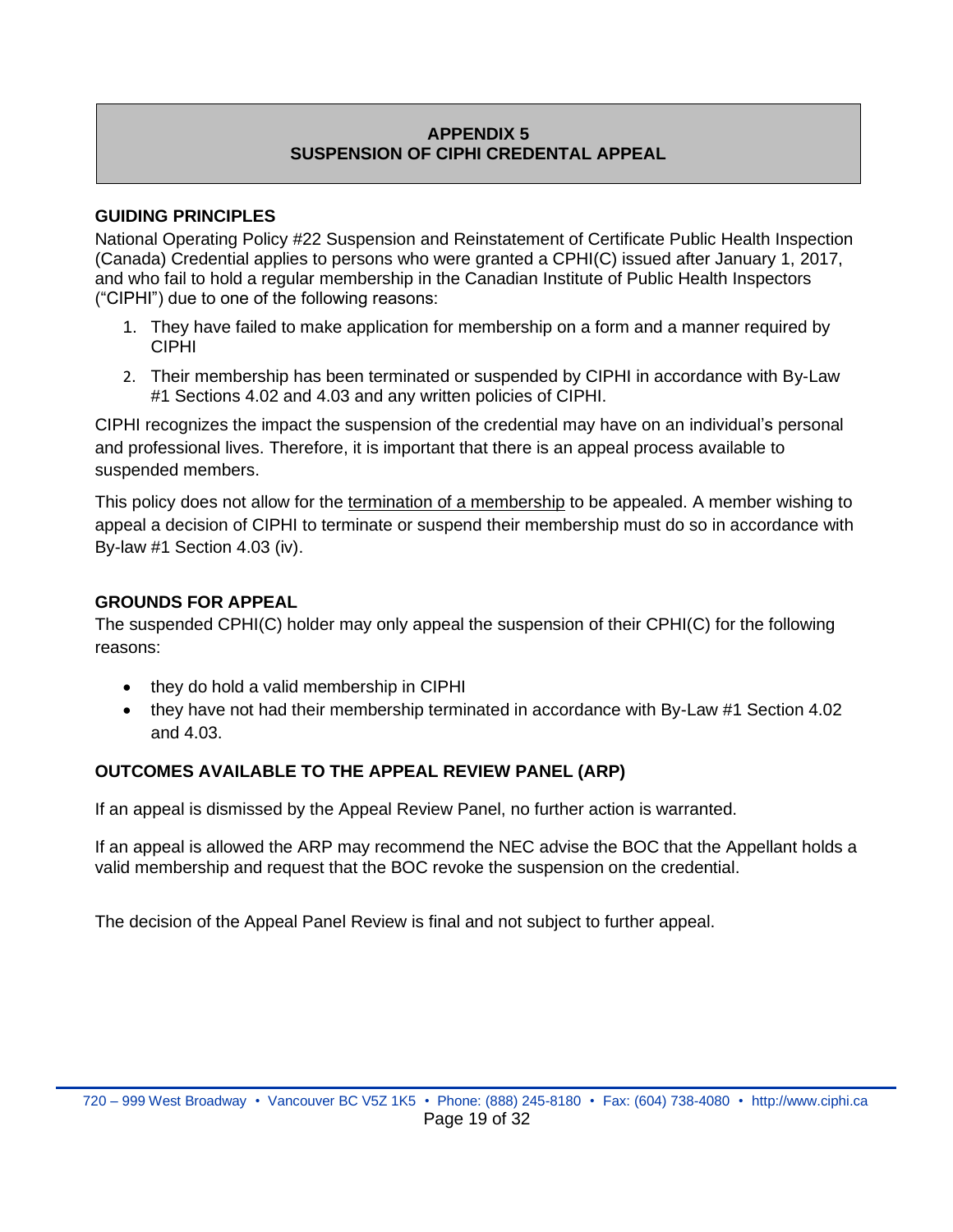## **Application for Appeal of Suspension of CPHI(C) Credential**

## **An Appeal must be filed within 30 calendar days of notification of the credential suspension.**

Date:

Dear Sir or Madame,

I would like to submit an Appeal of the Suspension of my CPHI (C) Credential

#### Section 1: Appellant Contact Information

| Name                                    |  |
|-----------------------------------------|--|
| <b>Certificate Number</b>               |  |
| Date of Certification<br>(Month / Year) |  |
| <b>Mailing Address</b>                  |  |
|                                         |  |
|                                         |  |
| <b>Phone Number</b>                     |  |
| <b>Email Address</b>                    |  |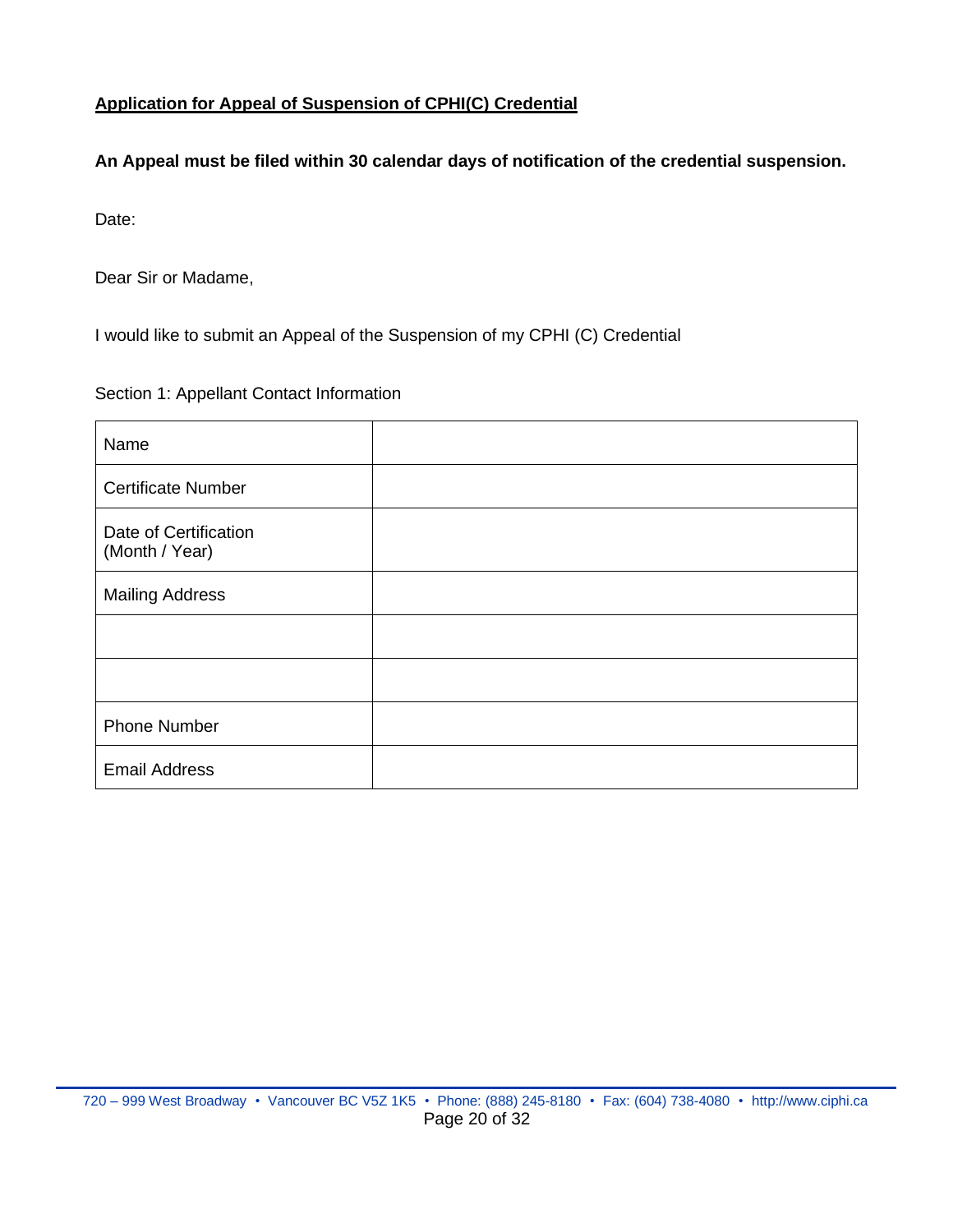Section 2: Statement of Appeal and Supporting Documentation

| <b>INSTRUCTIONS</b>                                                                                                                                                                                                                                                                                                                                                                                                                                                                | <b>GROUNDS FOR APPEAL</b>                                                                                                                                                        |
|------------------------------------------------------------------------------------------------------------------------------------------------------------------------------------------------------------------------------------------------------------------------------------------------------------------------------------------------------------------------------------------------------------------------------------------------------------------------------------|----------------------------------------------------------------------------------------------------------------------------------------------------------------------------------|
| There are 2 acceptable grounds<br>for appeal which is listed in the<br>column to the right.<br>Indicate the ground for which<br>your Appeal is based on.<br>You MUST provide a clear<br>explanation as to the<br>circumstances that lead to you<br>choosing this ground for appeal<br>or your appeal will not be<br>reviewed.<br><b>NOTE:</b> If an appeal is allowed<br>solely due to a process error on<br>the part of CIPHI the appeal fee<br>will be refunded to the appellant | I meet the mandatory membership criteria and hold a valid<br>П<br>regular membership in CIPHI<br>My membership has not been terminated or suspended<br>$\Box$<br>under By-Law #1 |
| <b>Explanation</b><br>Please provide a clear<br>explanation in this section as to<br>the circumstances that lead to<br>you choosing this ground for<br>appeal.                                                                                                                                                                                                                                                                                                                     |                                                                                                                                                                                  |
| <b>Supporting documentation</b><br>(optional)<br>If supporting documentation is<br>submitted with the appeal, please<br>list it here.                                                                                                                                                                                                                                                                                                                                              | List of supporting document submitted:                                                                                                                                           |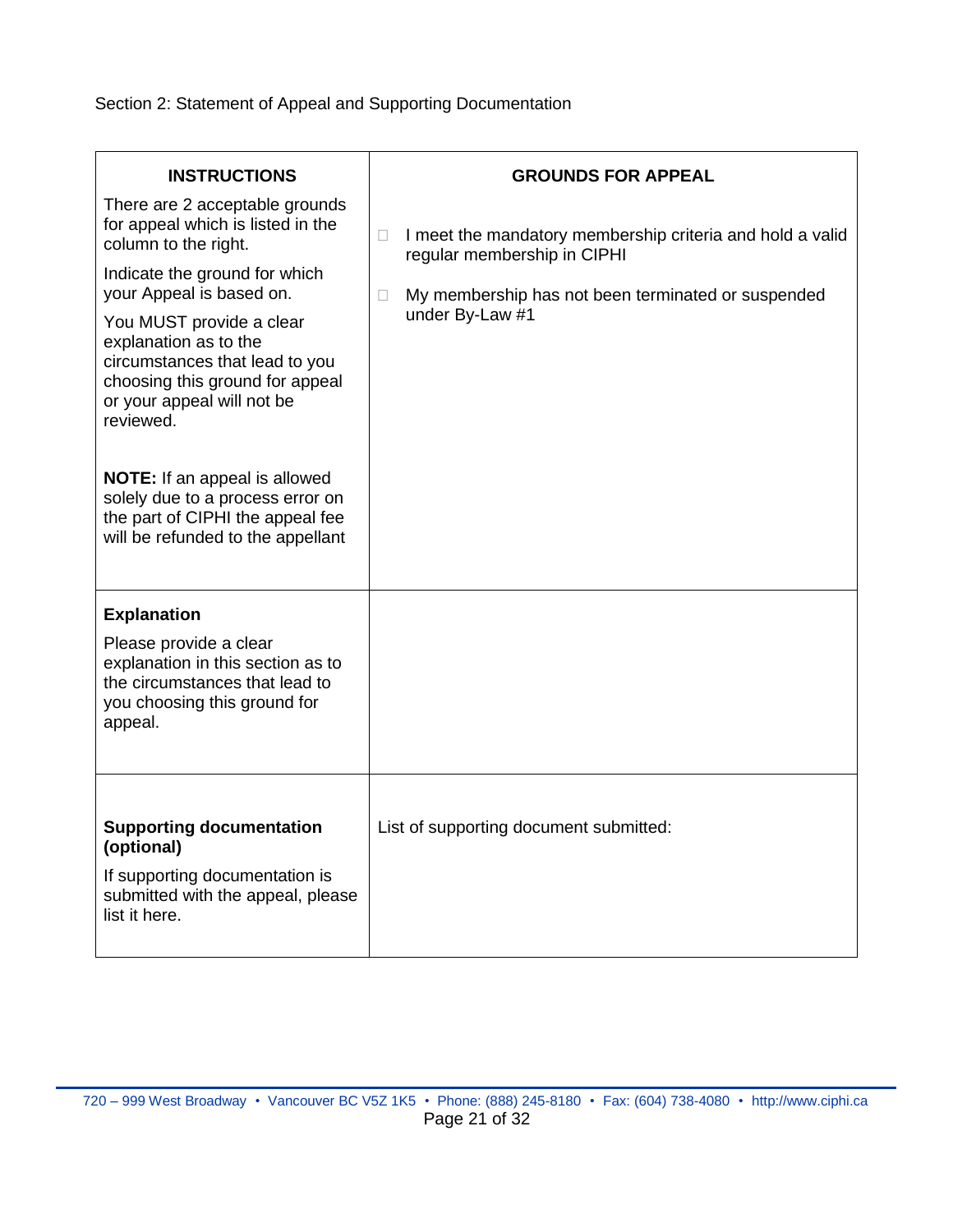#### Please check only one:

I obtained my Certificate in Public Health Inspection (Canada) **after** January 1, 2017. ☐

I obtained my Certificate in Public Health Inspection (Canada) **before** January 1, 2017. ☐

#### Contact Information

□ I agree that the contact information provided here is correct, and agree to be contacted through either email, phone, or registered letter, as appropriate.

#### *To submit an appeal, please forward the completed form by mail to:*

*CIPHI Office #720 – 999 West Broadway Vancouver, BC V5Z 1K5*

Or by e-mail to: office@ciphi.ca

| Name:  |                                                             | Date: |  |
|--------|-------------------------------------------------------------|-------|--|
|        | OFFICE USE ONLY: Appeal Number: <year-number></year-number> |       |  |
| $\Box$ | Appeal is complete and will be forwarded to the ARC.        |       |  |
| $\Box$ | Appeal will not proceed:                                    |       |  |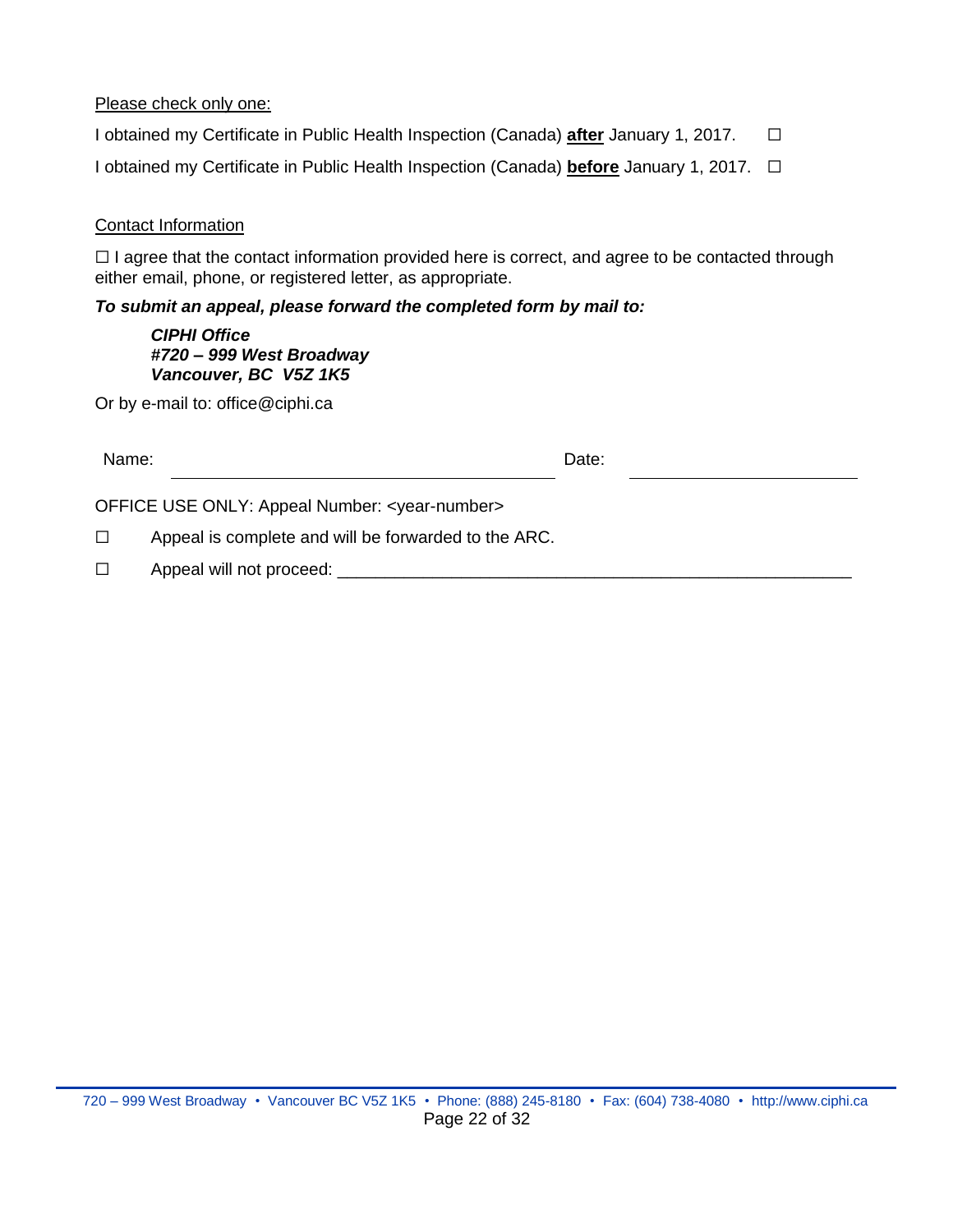## **APPENDIX 6 CIPHI EXECUTIVE MEMBER TERMINATION APPEAL**

#### <span id="page-22-0"></span>**GUIDING PRINCIPLES**

National Operating Policy #26 Code of Conduct applies to the executive members of all national boards established by the Canadian Institute of Public Health Inspectors (CIPHI)

The objective of NOP #26 is to support the *CIPHI Executive Member Code of Conduct* (the "Code") and provide operational guidelines for responding to real or perceived code violations.

Code of Conduct violation investigations may result in disciplinary action being taken against the member in the form of termination of the appointment of the executive member to the board and/or any associated working group or committee they were assigned to.

The Appeal Review Panel is not expected to judge or overturn a decision of the National Executive Council to terminate a member. The ARP role is to determine if there was reasonable evidence submitted to substantiate the code of conduct complaint and whether a review of the evidence was done in accordance with policy. If the policy was applied in a fair and unbiased manner, then it is reasonable to assume the interests of the appellant were protected.

Deviations from the stated policy format may be unavoidable and irregularities may occur which do not result in any unfairness or significantly affect the Appellant. Appeal reviews of a process irregularity that confirm the irregularity did not affect the outcome of the code of conduct complaint review should be dismissed.

#### **GROUNDS FOR APPEAL**

An executive member may appeal their termination on one or more of the following grounds:

- there was insufficient evidence on which to establish a cause for disciplinary action stipulated in NOP26 Section 1.4
- that the disciplinary action was based on conduct outside the scope of NOP26 (section 1.4)
- there were significant irregularities in the review process that resulted in termination

#### **OUTCOMES AVAILABLE TO THE APPEAL REVIEW PANEL (ARP)**

If an Appeal is dismissed by the Appeal Review Panel, no further action is warranted.

If an Appeal is allowed the ARP may recommend:

• a second and final review of the Code of Conduct complaint be conducted by different executive members or their delegates.

The decision of the Appeal Panel Review is final and not subject to further Appeal.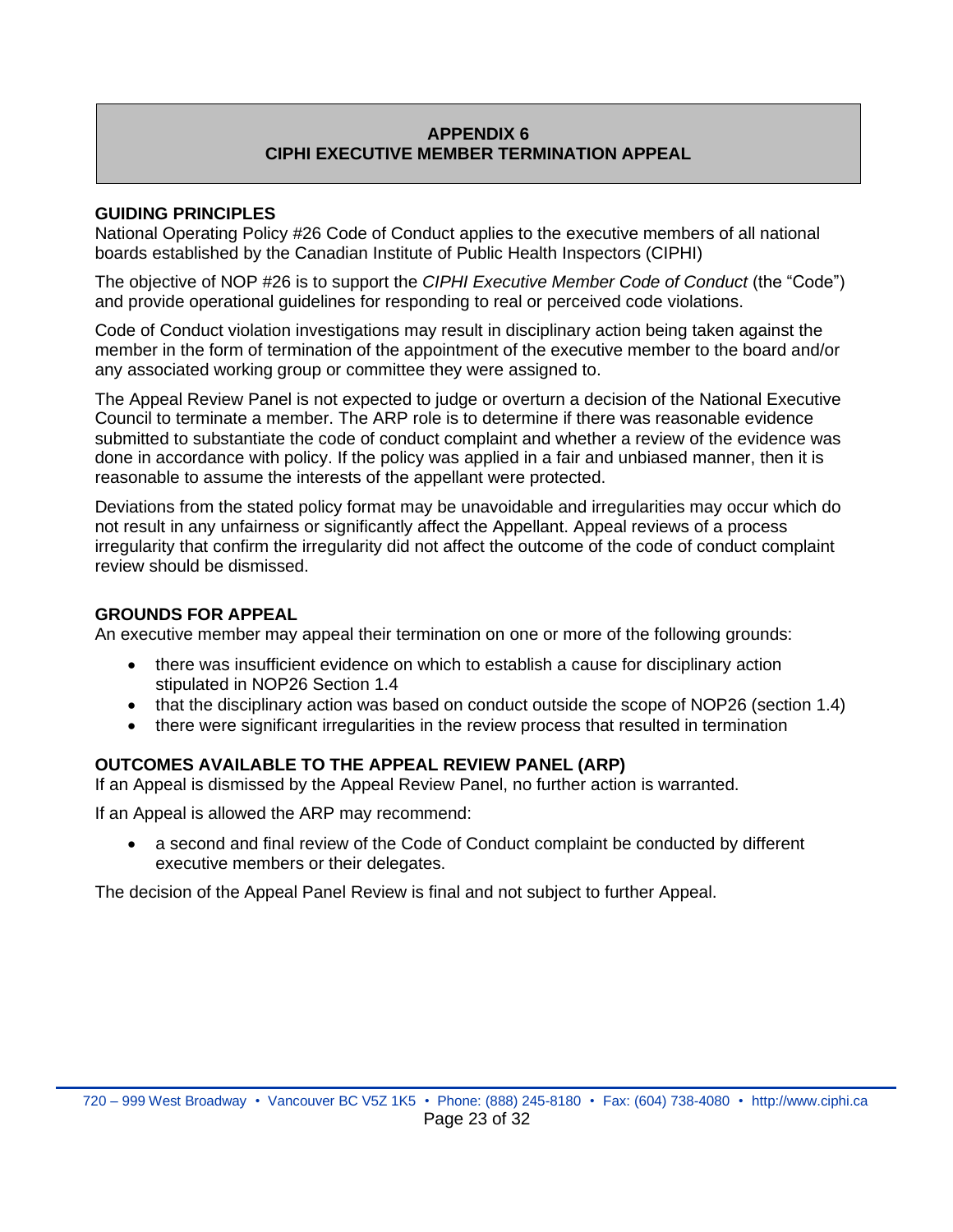#### **Application for Appeal of a CIPHI Executive Member Termination**

**An Appeal must be filed within 30 calendar days of notification of the Executive Member of the termination.**

Date:

Dear Sir or Madame,

I would like to submit an Appeal of my CIPHI Executive Member termination.

Section 1: Appellant Contact Information

| Name                                    |  |
|-----------------------------------------|--|
| <b>Certificate Number</b>               |  |
| Date of Certification<br>(Month / Year) |  |
| <b>Mailing Address</b>                  |  |
|                                         |  |
|                                         |  |
| <b>Phone Number</b>                     |  |
| <b>Email Address</b>                    |  |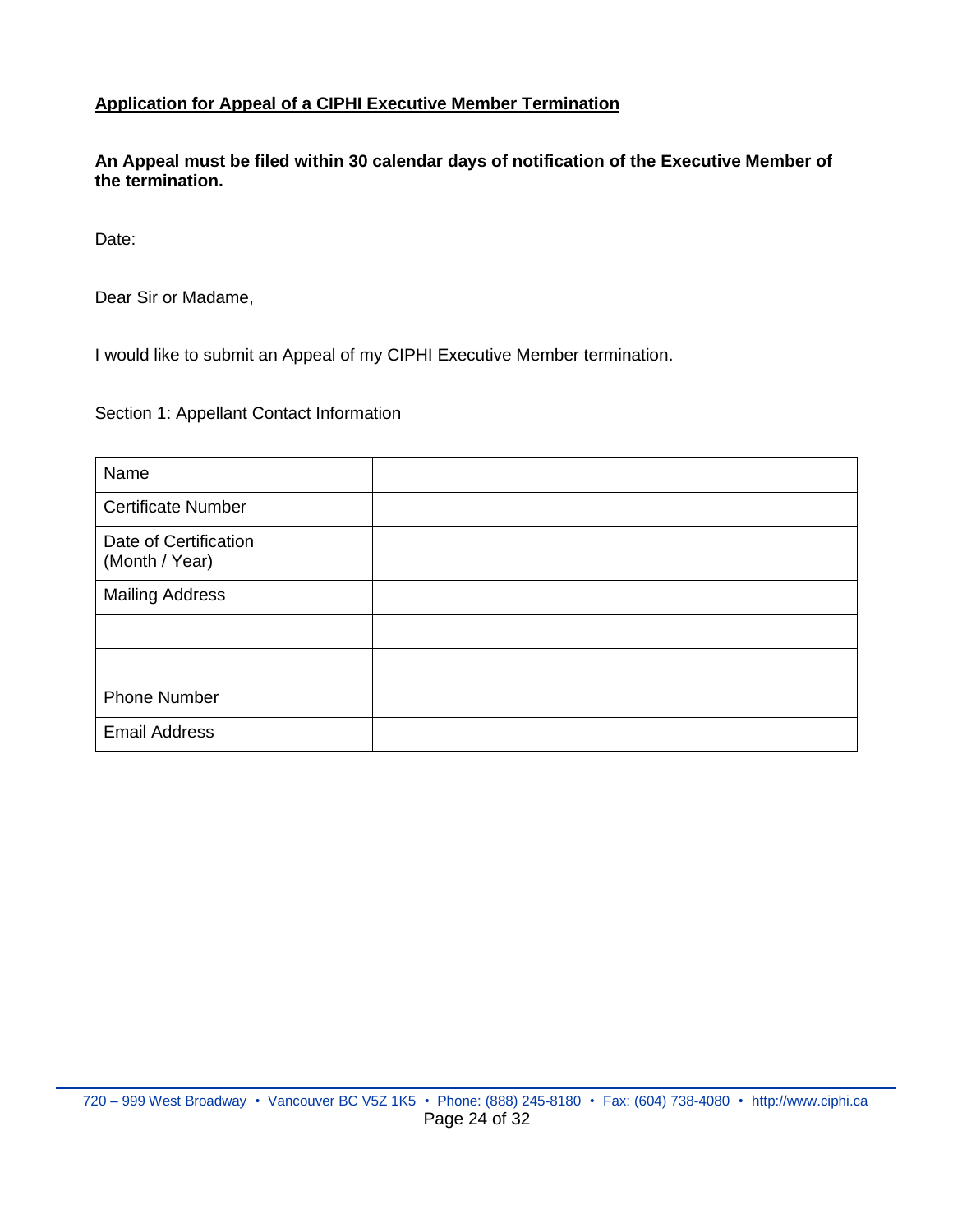Section 2: Statement of Appeal and Supporting Documentation

| <b>INSTRUCTIONS</b>                                                                                                                                               | <b>GROUNDS FOR APPEAL</b>                                                                                                              |
|-------------------------------------------------------------------------------------------------------------------------------------------------------------------|----------------------------------------------------------------------------------------------------------------------------------------|
| There are only 3 acceptable<br>grounds for appeal which are<br>listed in the column to the right.                                                                 | I was subjected to disciplinary action for conduct that<br><b>Tale</b><br>was outside the scope of policy #26 (section 1.4)            |
| Indicate which ground your<br>appeal is based on.                                                                                                                 | There was insufficient evidence on which to establish<br>П.<br>a cause for disciplinary action stipulated in NOP #26<br>(section 1.4)  |
| You MUST provide a clear<br>explanation as to the<br>circumstances that lead to you<br>choosing this ground for appeal<br>or your appeal will not be<br>reviewed. | There were significant irregularities in Code of<br>П.<br>Conduct review process that adversely affected the<br>outcome of the review. |
| <b>NOTE:</b> If an appeal is allowed<br>solely due to a process error on<br>the part of CIPHI the appeal fee<br>will be refunded to the appellant.                |                                                                                                                                        |
| <b>Explanation</b><br>Please provide a clear<br>explanation in this section as to<br>the circumstances that lead to<br>you choosing this ground for<br>appeal.    |                                                                                                                                        |
| <b>Supporting documentation</b><br>(optional)<br>If supporting documentation is<br>submitted with the appeal, please<br>list it here.                             | List of supporting document submitted:                                                                                                 |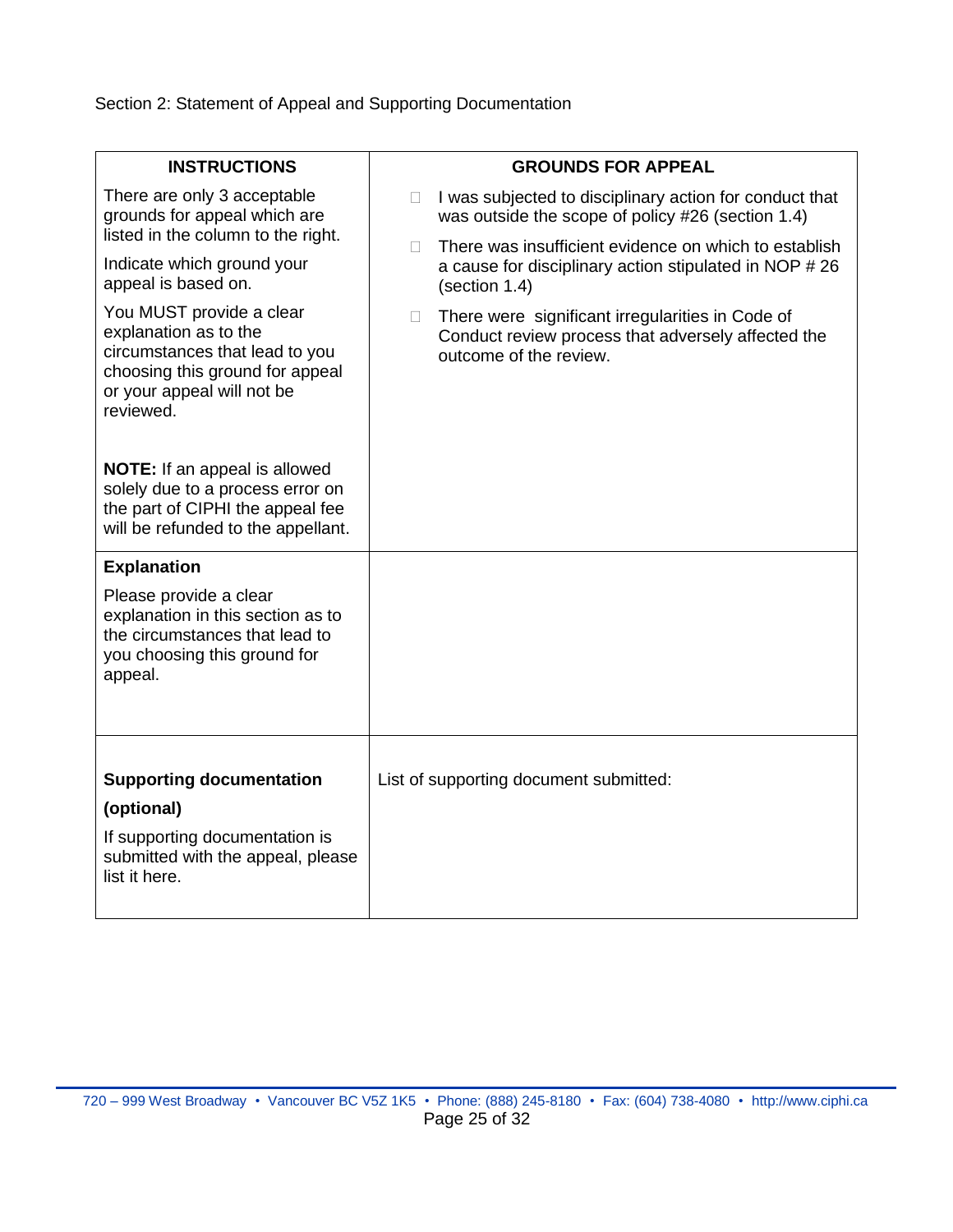#### Contact Information

□ I agree that the contact information provided here is correct, and agree to be contacted through either email, phone, or registered letter, as appropriate.

#### *To submit an appeal, please forward the completed form by mail to:*

*CIPHI Office #720 – 999 West Broadway Vancouver, BC V5Z 1K5*

Or by e-mail to: office@ciphi.ca

Name: **Name:** Date: **Name:** 2008. **Date:** 2008. 2008. 2014

OFFICE USE ONLY: Appeal Number: <year-number>

☐ Appeal is complete and will be forwarded to the ARC.

□ Appeal will not proceed: \_\_\_\_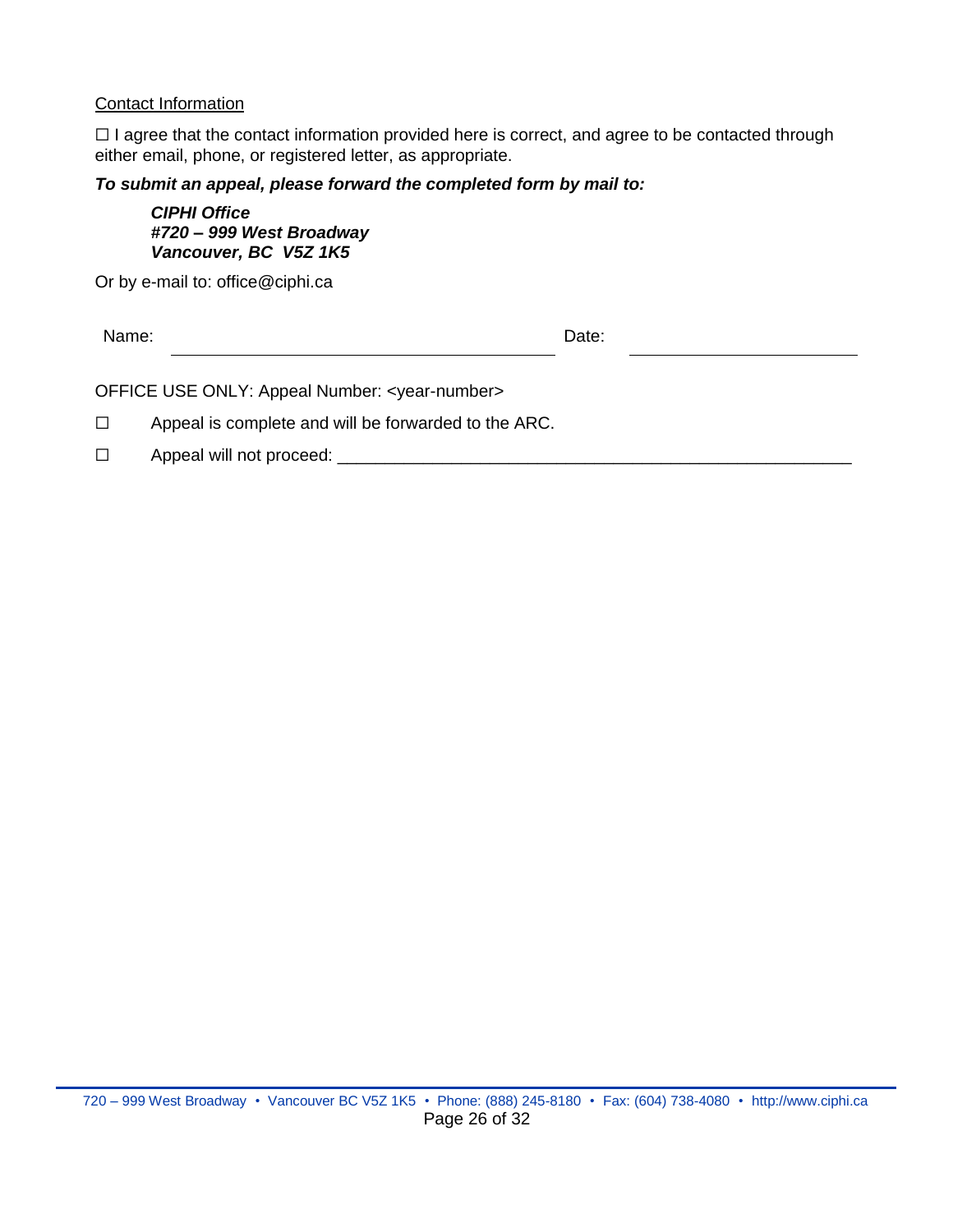## **APPENDIX 7 CIPHI EXECUTIVE CONFLICT OF INTEREST APPEAL**

#### <span id="page-26-0"></span>**GUIDING PRINCIPLES**

National Operating Policy #13 Conflict of Interest applies to the executive members of all national boards established by the Canadian Institute of Public Health Inspectors (CIPHI)

All executive members must disclose all interests and relationships which are actually or potentially in conflict with the interests of CIPHI

Executive members, upon their appointment, must agree to adhere to NOP13. Failure to follow this policy may result in the executive member being subject to corrective action including removal of their appointment to the board.

The Appeal Review Panel is not expected to judge or overturn a decision of the National Executive Council discipline a member due to conflict of interest. The ARP role is to determine if there was reasonable evidence submitted to substantiate the complaint and whether a review of the evidence was done in accordance with policy. If the policy was applied in a fair and unbiased manner, then it is reasonable to assume the interests of the appellant were protected.

On occasion, deviations from the stated policy format may be unavoidable and irregularities may occur which do not result in any unfairness or significantly affect the Appellant. Appeal reviews of a process irregularity that confirm the irregularity did not affect the outcome of the conflict of interest review should be dismissed.

#### **GROUNDS FOR APPEAL**

An executive member may appeal the corrective action on one or more of the following grounds:

- there was insufficient evidence available to establish that a conflict of interest existed
- the alleged violation was outside the scope of NOP26 conflict of interest guidelines
- there were significant irregularities in the audit process serious enough to adversely affect the outcome of the conflict of interest review.

## **OUTCOMES AVAILABLE TO THE APPEAL REVIEW PANEL (ARP)**

If an Appeal is dismissed by the Appeal Review Panel, no further action is warranted.

If an Appeal is allowed the ARP may recommend:

• a second and final review of the conflict of interest complaint be conducted by different executive members or their delegates.

The decision of the Appeal Panel Review is final and not subject to further Appeal.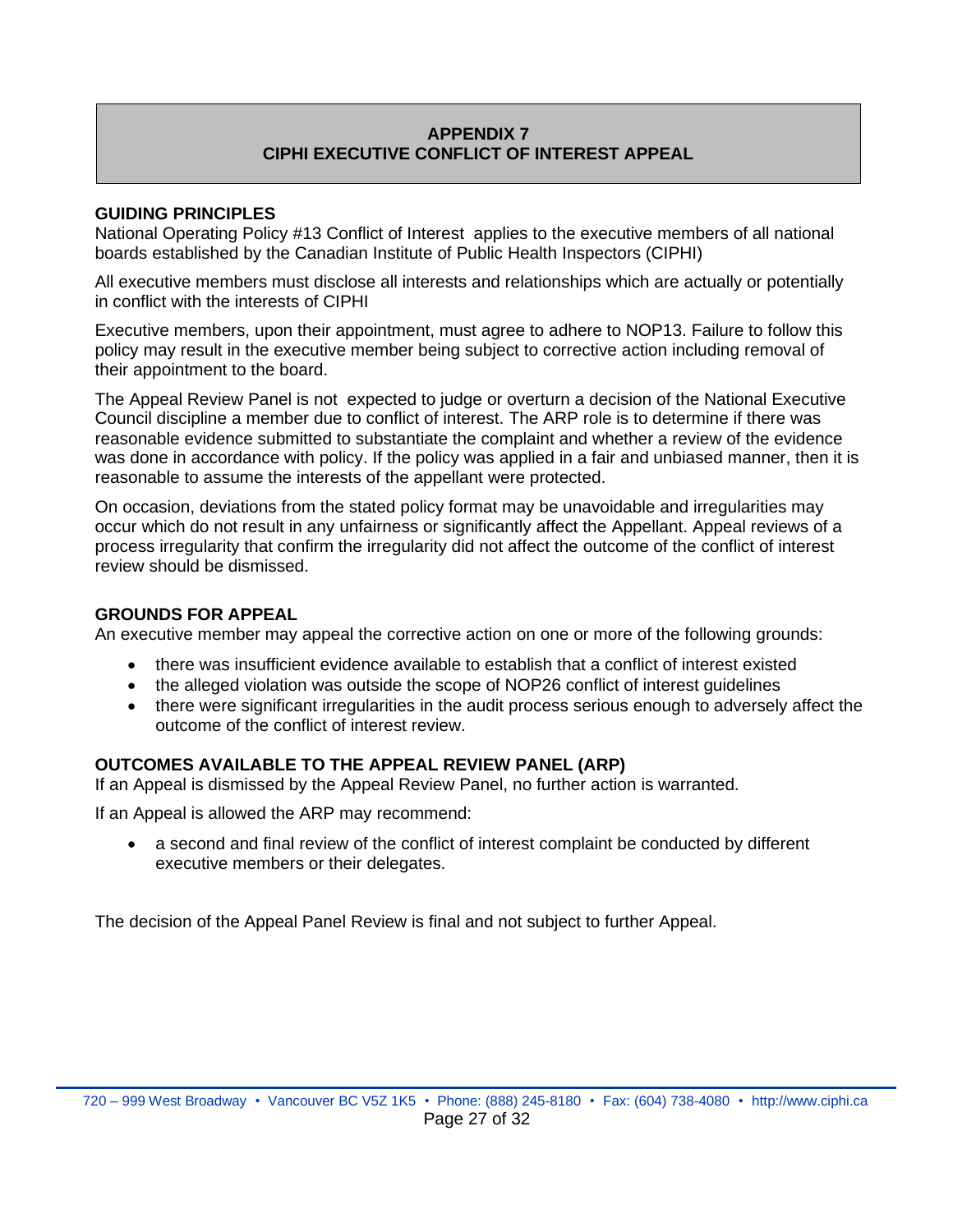#### **Application for Appeal of a CIPHI Executive Member - Conflict of Interest**

**An Appeal must be filed within 30 calendar days of notification of the Executive Member of the Conflict of Interest.**

Date:

Dear Sir or Madame,

I would like to submit an Appeal of the conflict of interest allegations that have been made against me in regards to my position as an Executive Member of CIPHI.

Section 1: Appellant Contact Information

| Name                                    |  |
|-----------------------------------------|--|
| <b>Certificate Number</b>               |  |
| Date of Certification<br>(Month / Year) |  |
| <b>Mailing Address</b>                  |  |
|                                         |  |
|                                         |  |
| <b>Phone Number</b>                     |  |
| <b>Email Address</b>                    |  |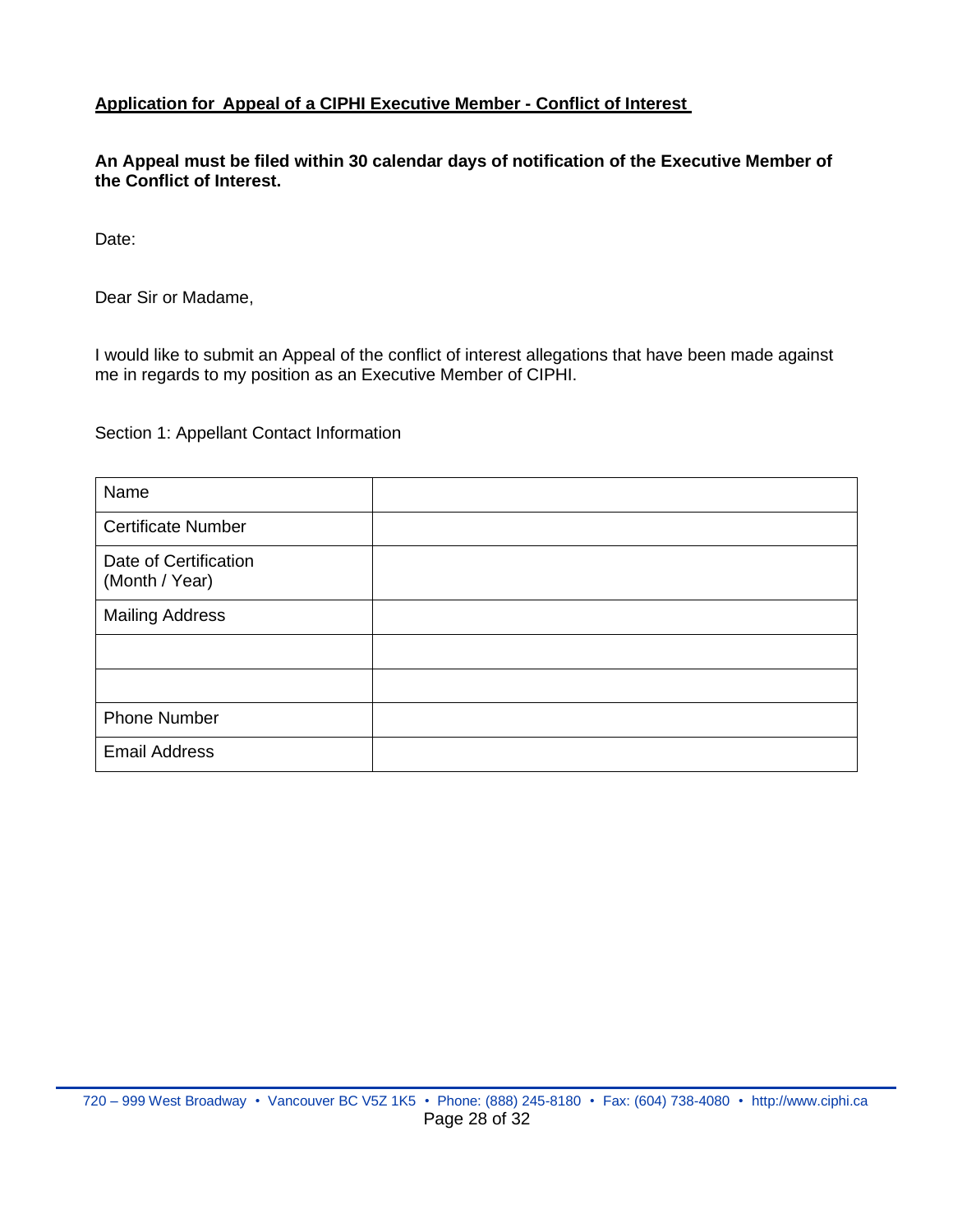Section 2: Statement of Appeal and Supporting Documentation

| <b>INSTRUCTIONS</b>                                                                                                                                                                                                                                                                                                                                                                                                                                                              | <b>GROUNDS FOR APPEAL</b>                                                                                                                                                                                                                                                                                                                        |
|----------------------------------------------------------------------------------------------------------------------------------------------------------------------------------------------------------------------------------------------------------------------------------------------------------------------------------------------------------------------------------------------------------------------------------------------------------------------------------|--------------------------------------------------------------------------------------------------------------------------------------------------------------------------------------------------------------------------------------------------------------------------------------------------------------------------------------------------|
| There are only 3 acceptable<br>grounds for appeal which are<br>listed in the column to the right.<br>Indicate which ground your<br>appeal is based on.<br>You MUST provide a clear<br>explanation as to the<br>circumstances that lead to you<br>choosing this ground for appeal<br>or your appeal will not be<br>reviewed.<br><b>NOTE:</b> If an appeal is allowed<br>solely due to a process error on<br>the part of CIPHI the appeal fee<br>will be refunded to the appellant | There was insufficient evidence available to establish<br>that a conflict of interest existed<br>the alleged violation was outside the scope of policy<br>П.<br>#26 conflict of interest guidelines<br>There were significant irregularities in conflict-of-<br>$\Box$<br>interest process that adversely affected the outcome<br>of the review. |
| <b>Explanation</b><br>Please provide a clear<br>explanation in this section as to<br>the circumstances that lead to<br>you choosing this ground for<br>appeal.                                                                                                                                                                                                                                                                                                                   |                                                                                                                                                                                                                                                                                                                                                  |
| <b>Supporting documentation</b><br>(optional)<br>If supporting documentation is<br>submitted with the appeal, please<br>list it here.                                                                                                                                                                                                                                                                                                                                            | List of supporting document submitted:                                                                                                                                                                                                                                                                                                           |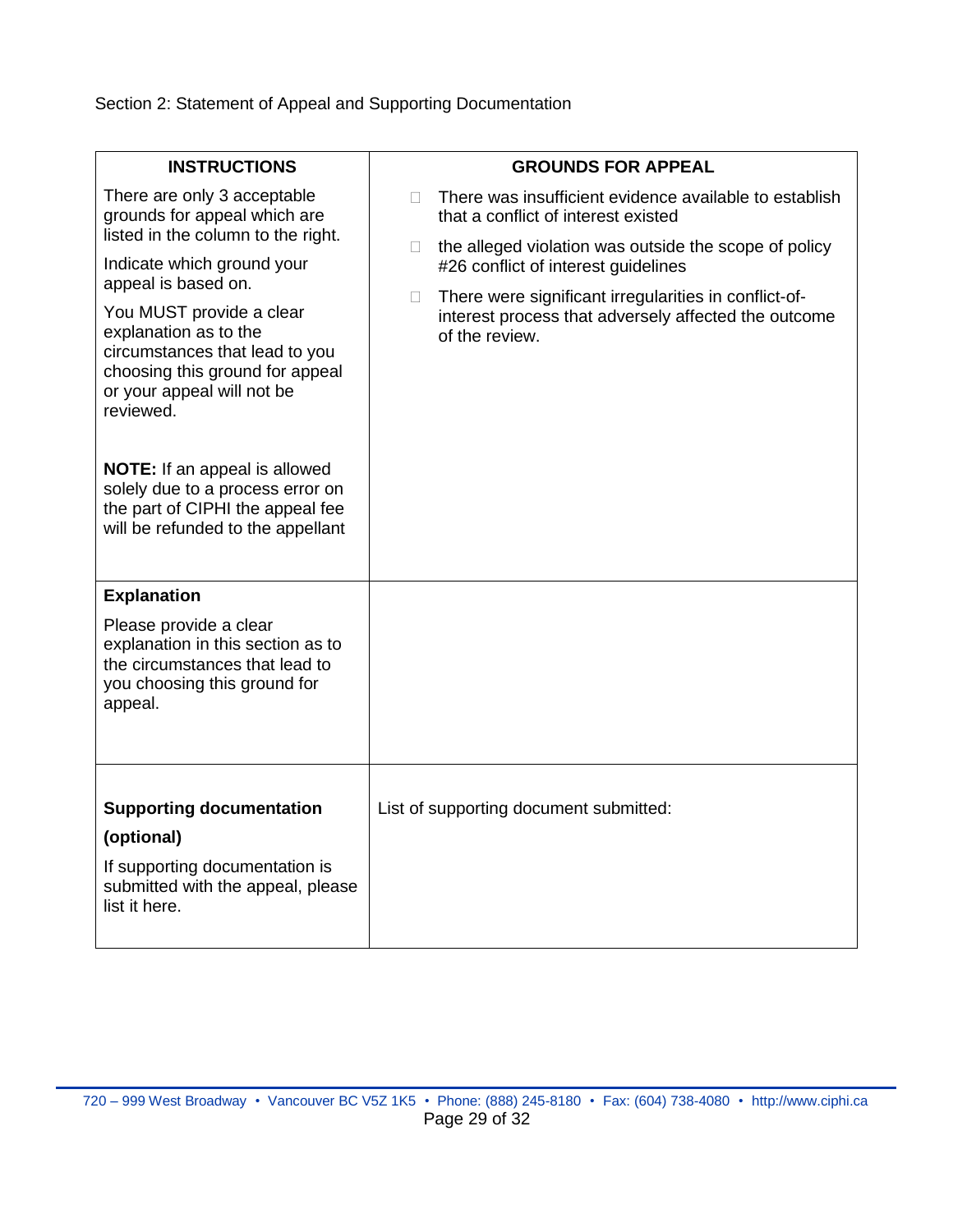#### Contact Information

□ I agree that the contact information provided here is correct, and agree to be contacted through either email, phone, or registered letter, as appropriate.

*To submit an appeal, please forward the completed form by mail to:*

*CIPHI Office #720 – 999 West Broadway Vancouver, BC V5Z 1K5*

Or by e-mail to: office@ciphi.ca

Name: **Name:** Date: **Name:** 2008. **Date:** 2008. **Date:** 2008. **Date:** 2008. **Date:** 2008. 2014. 2015. 2016. 2016. 2016. 2017. 2018. 2017. 2018. 2017. 2018. 2017. 2018. 2017. 2018. 2017. 2018. 2017. 2018. 2017. 2018. 2017.

OFFICE USE ONLY: Appeal Number: <year-number>

☐ Appeal is complete and will be forwarded to the ARC.

☐ Appeal will not proceed: \_\_\_\_\_\_\_\_\_\_\_\_\_\_\_\_\_\_\_\_\_\_\_\_\_\_\_\_\_\_\_\_\_\_\_\_\_\_\_\_\_\_\_\_\_\_\_\_\_\_\_\_\_\_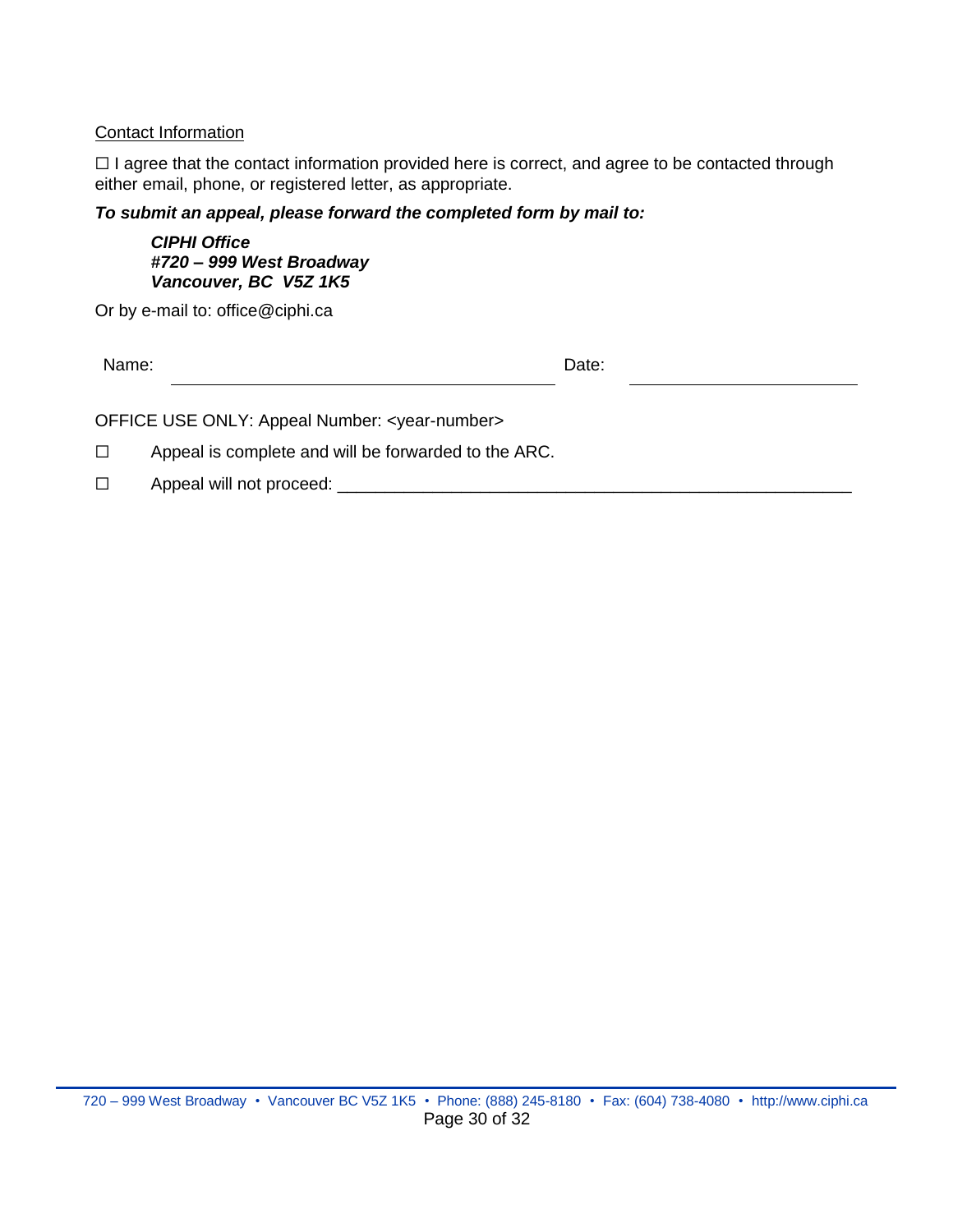<span id="page-30-0"></span>

Canadian Institute of Public Health Inspectors L´Institut canadien des inspecteurs en santé publique

#720 – 999 West Broadway, Vancouver BC V5Z 1K5 Phone: 604-739-8180 Fax: 604-738-4080 Toll Free Phone: 1-888-245-8180 E-mail: office@ciphi.ca

# **Appeal Review Application Fee**

# **If paying by credit card complete the following:**

Credit Card: VISA ❑ MasterCard ❑ American Express ❑

Card #:  $\frac{1}{2}$  \_ \_ \_ \_ / \_ \_ \_ \_ / \_ \_ \_ \_ / \_ \_ \_ \_

Expiry Date:  $_$   $_$  /  $_$   $_$   $_-$  CVV:  $_$   $_$   $_$ 

Amount to be processed:  $$75.00 + Tax = $$ 

Product Description: Appeal Review Application Fee

Name on Card: \_\_\_\_\_\_\_\_\_\_\_\_\_\_\_\_\_\_\_\_\_\_\_\_\_\_\_

Signature: \_\_\_\_\_\_\_\_\_\_\_\_\_\_\_\_\_\_\_\_\_\_\_\_\_\_\_\_\_\_\_

HST/GST Registration Number: 100766484